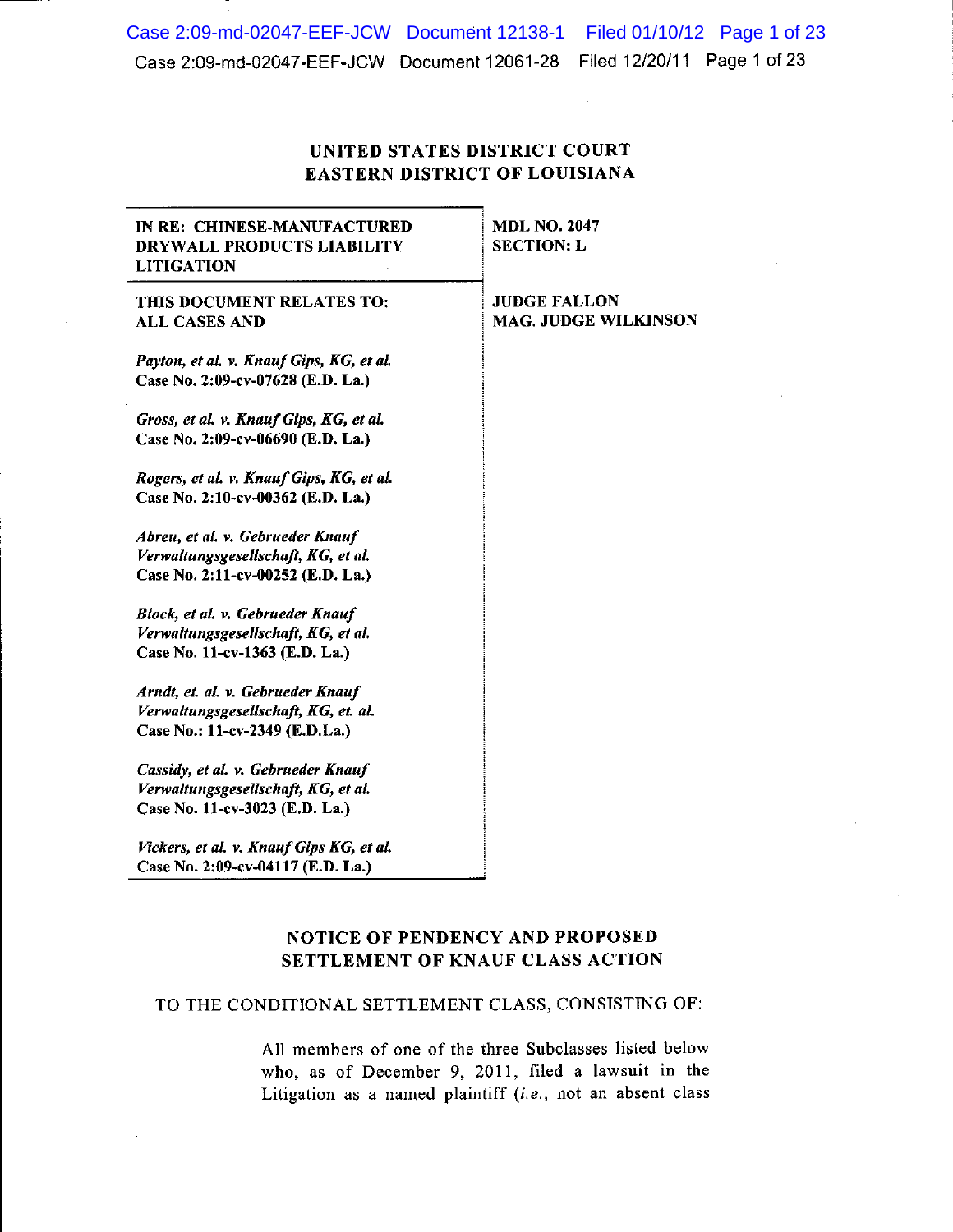member) asserting claims arising from, or otherwise related to, KPT Chinese Drywall, whether or not the Knauf Defendants are named parties to the lawsuit.

There are three Knauf Settlement Subclasses of which you may be a member:

#### The Residential Owner Subclass consists of:  $(1)$

All members of the Class who are owners of and reside or have resided in Affected Property ("Residential Owners"). The Residential Owner Subclass shall not include Owners, other than Mortgagees, who purchased Affected Properties with knowledge that the properties contained KPT Chinese Drywall. The Residential Owner Subclass also shall not include Owners who sold or otherwise disposed of Affected Properties except for former owners who lost Affected Properties due to foreclosure or sold Affected Properties in a Short Sale to avoid foreclosure.

#### The Commercial Owner Subclass consists of:  $(2)$

All members of the Class who are owners of Affected Property for the purpose of selling or renting the Affected Property or using the Affected Property to conduct a business and who do not reside in the Affected Property ("Commercial Owners"). The Commercial Owner Subclass shall not include Owners, other than Mortgagees, who acquired Affected Properties through foreclosure with knowledge that the properties contained KPT Chinese Drywall, except for former owners who lost Affected Properties due to foreclosure or sold Affected Properties in a Short Sale to avoid foreclosure.<sup>1</sup>

The Tenant Subclass consists of: All members of the Class  $(3)$ who rent Affected Property.

For purposes of the Knauf Settlement, KPT Chinese Drywall is defined as:

Any and all drywall products manufactured, sold, marketed, distributed,

<sup>&</sup>lt;sup>1</sup> Residential Owners and Commercial Owners are referred to jointly as "Owners."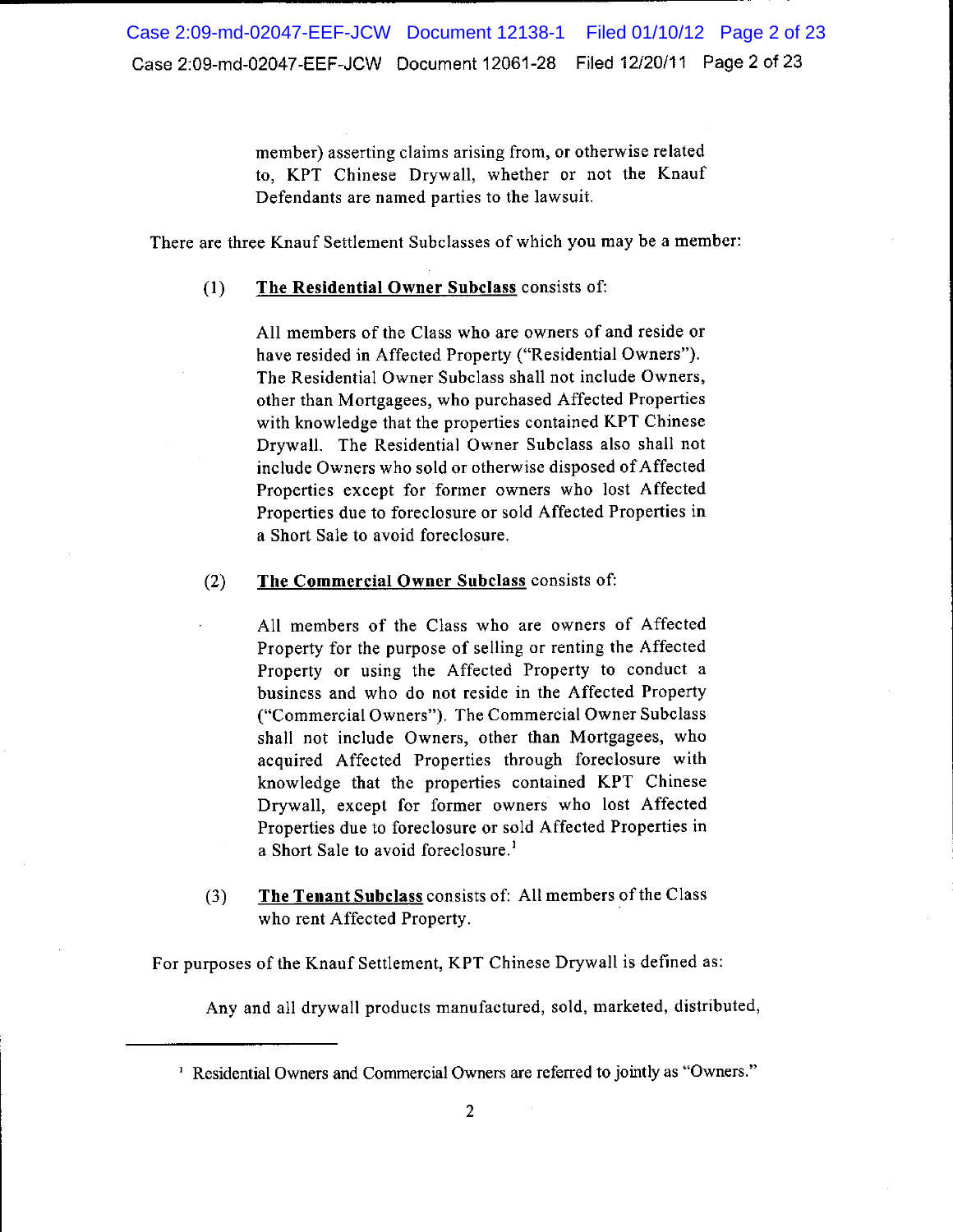and/or supplied by Knauf Plasterboard (Tianjin) Co., Ltd. ("KPT") and which are alleged to be defective.

KPT Chinese Drywall does not include drywall products, manufactured, sold, marketed, distributed, and/or supplied by any Knauf Defendant other than KPT. KPT Chinese Drywall bears the marking "TIANJIN CHINA." Plaintiffs with drywall bearing the lower-case "TianJin China" marking will be eligible for settlement benefits only on certain conditions specified in the Settlement.

The Knauf Settlement Class includes any person or entity which has settled claims under the Settlement Agreement for the Demonstration of Remediation of Homes with KPT Drywall (the "Pilot Program"), the Major Builder Settlement Agreements, or any settlement with Builders and Suppliers (including claims assigned by Class Members that were later settled by the assignee), but only for the purpose of obtaining Other Loss Fund benefits, and not for the purpose of obtaining Remediation Fund benefits, as those Class Members' Affected Properties have been remediated previously.

The Knauf Settlement Class also includes Multiple Unit Property Governing Bodies to the extent that any unit(s) of a Multiple Unit Property is the subject of a filed lawsuit in the Litigation.

# PLEASE READ THIS NOTICE CAREFULLY AND IN ITS ENTIRETY: YOU MAY BE ENTITLED TO RECEIVE SETTLEMENT BENEFITS PURSUANT TO THE PROPOSED SETTLEMENT DESCRIBED HEREIN IF YOU ARE A MEMBER OF THE CONDITIONAL SETTLEMENT CLASS.

THE FULL SETTLEMENT THIS IS A SUMMARY OF THE SETTLEMENT. AGREEMENT MAY BE OBTAINED FROM THE COURT'S WEBSITE AT CLASS MEMBERS ARE http://www.laed.uscourts.gov/Drywall/Drywall.htm. STRONGLY URGED TO CONSULT WITH LEGAL COUNSEL CONCERNING THE FULL SETTLEMENT AGREEMENT, AND ABOUT THEIR RIGHTS AND OBLIGATIONS UNDER THE SETTLEMENT.

The purpose of this Notice is to inform you that: (a) a Knauf Settlement Class and three Subclasses of which you may be a member have been conditionally certified for consideration of a proposed settlement with the Knauf Defendants; (b) a Class Action Settlement Agreement Regarding KPT Chinese Drywall Claims (the "Knauf Settlement"), which provides for Remediation Fund benefits and/or Other Loss Fund benefits to Class Members and dismissal of the above-captioned actions as to the Knauf Defendants, was entered into on December 20, 2011, and submitted to the Court for its approval; and (c) a hearing on the fairness, reasonableness and adequacy of the proposed settlement will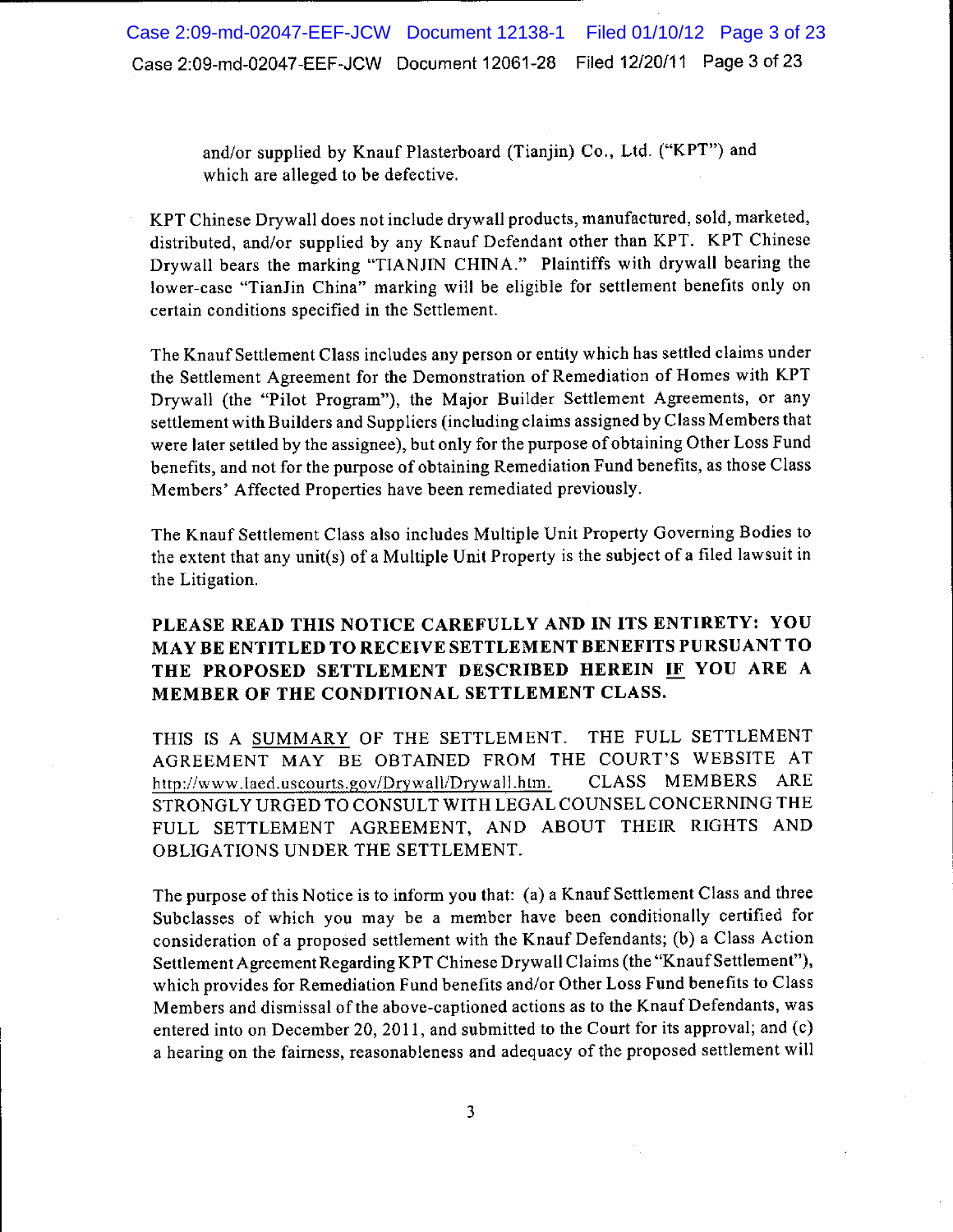Case 2:09-md-02047-EEF-JCW Document 12138-1 Filed 01/10/12 Page 4 of 23 Case 2:09-md-02047-EEF-JCW Document 12061-28 Filed 12/20/11 Page 4 of 23

June  $20-21$ , 2012, in the United States Courthouse, 500 be held at 9:00 a.m. on Poydras Street, Room C-456, New Orleans, Louisiana 70130.

Capitalized terms in this Notice have the same meaning as those defined in the Knauf Settlement.

## **Description of the Litigation**

On June 15, 2009, the Judicial Panel on Multidistrict Litigation created MDL 2047 in order to consolidate lawsuits brought in several federal district courts in the Gulf Coast and mid-Atlantic regions of the United States by property owners whose homes and other properties were allegedly damaged by KPT Chinese Drywall. Plaintiffs sued the manufacturer of KPT Chinese Drywall and other Knauf entities (collectively, the "Knauf Defendants"), as well as homebuilders, developers, installers, realtors, brokers, suppliers, importers, exporters, and distributors that were involved with KPT Chinese Drywall. The Litigation seeks relief on behalf of persons and entities with claims against the Knauf Defendants arising out of KPT Chinese Drywall.

The complaints make claims based on: strict liability; violations of the Florida Deceptive and Unfair Trade Practices Act (Fla. Stat. § 501.201, et seq.), Alabama Deceptive Trade Practices Act (Ala. Code 1975 § 8-19-1, et seq.), the Louisiana Unfair Trade Practices and Consumer Protection Law (LSA-R.S. 51:1401, et seq.), the Texas Deceptive Trade Practices-Consumer Protection Act (Tex. Bus. Com. Code Ann. § 17.41, et seq.), the Mississippi Consumer Protection Act (Miss. Code Ann. § 75-24-1, et seq.), other state or federal Consumer Protection laws and unfair trade practices laws; negligence; private and public nuisance; tort; equity and medical monitoring; breach of contract; loss of use; loss of enjoyment; personal injury and related statutory violations; indemnity; contribution; breach of express or implied warranty; redhibition; negligence per se; violation of Louisiana New Home Warranty Act (LSA-R.S. 9:3141, et seq.); Louisiana Products Liability Act (LSA-R.S. 9:2800.51, et seq.); negligent discharge of a corrosive substance; unjust enrichment; breach of implied warranty of fitness and merchantability; breach of implied warranty of habitability; negligent misrepresentation; building code violations; relief by way of subrogation, contractual indemnity, common law indemnity and/or contribution against the Knauf Defendants; attorneys' fees; fraud; and punitive damages, exemplary damages, multiplication of damages and fines.

The Knauf Defendants deny any wrongdoing whatsoever, and specifically deny having committed any violation of any law. Further, the Knauf Defendants vigorously deny that KPT Chinese Drywall causes bodily injury. The Knauf Defendants state that no published study or government agency has found that KPT Chinese Drywall causes bodily injury. The Knauf Defendants reserve the right to contest bodily injury claims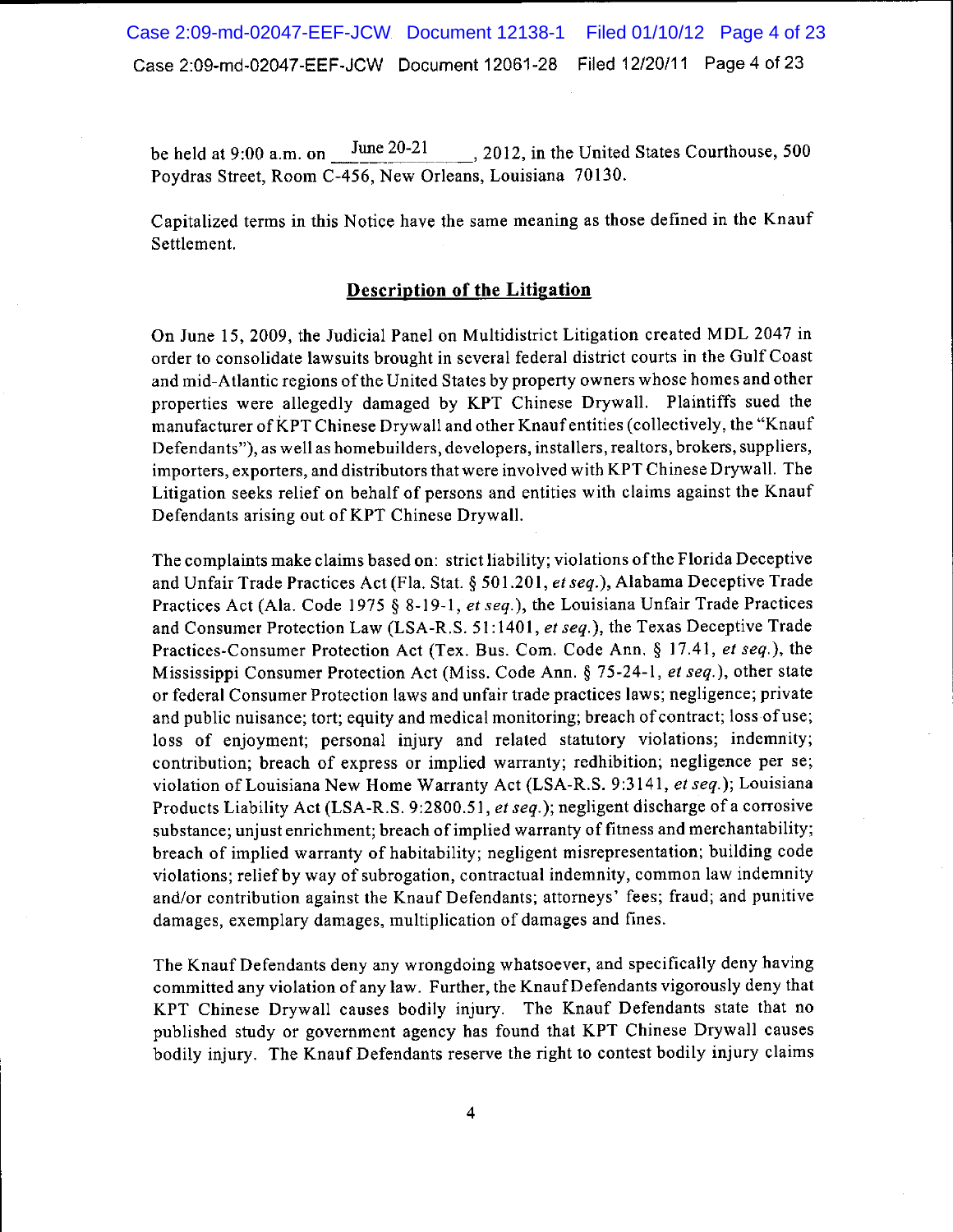submitted by Class Members under the procedures set forth in the Knauf Settlement Agreement. They likewise deny the existence of any class except for purposes of this settlement, assert certain affirmative defenses and deny any liability to any member of the Conditional Settlement Class.

The Court has not certified any class in the Litigation, other than conditionally for settlement purposes, and has made no determination that any class could be certified if the Litigation is not settled by this Settlement. The Court has not determined the merits of any claims or defenses in the Litigation. This Notice does not imply that there has been any finding of any violation of the law by the Knauf Defendants, or that recovery could be had in any amount.

Counsel for the Conditional Class ("Settlement Class Counsel") entered into the Knauf Settlement after weighing the substantial benefits that the members of the Class will receive as a result of the settlement against the probabilities of success and failure in securing any recovery from the Knauf Defendants by means of further litigation and delay. Settlement Class Counsel consider it to be in the best interests of the Class that the Litigation be settled in accordance with the terms of the Knauf Settlement and believe that the proposed settlement is fair, reasonable and adequate for the Conditional Class.

Although the Knauf Defendants deny all liability and the existence of any class (other than for settlement purposes) in the Litigation, they consider it desirable to settle the Litigation on the terms proposed, to avoid further expense and inconvenience.

## **Summary of the Proposed Settlement**

The Settlement covers all plaintiffs in the Chinese Drywall Litigation who filed cases in either federal or state court on or before December 9, 2011, and whose homes or businesses have KPT Chinese Drywall. The Settlement also covers all individuals with homes containing KPT Chinese Drywall that have been remediated by builders or suppliers outside of litigation for purposes of compensating them for alleged economic loss and bodily injury caused by KPT Chinese Drywall.

Property owners with filed cases who either already remediated their properties on their own or who entered into contracts to remediate their properties prior to December 20, 2011, are also Class Members.

Also included in the Class are condominium associations or similar entities that govern multiple-unit structures. Prior owners of foreclosed properties or those who have engaged in short sales to avoid foreclosure due to the presence of KPT Chinese Drywall are also in the Class.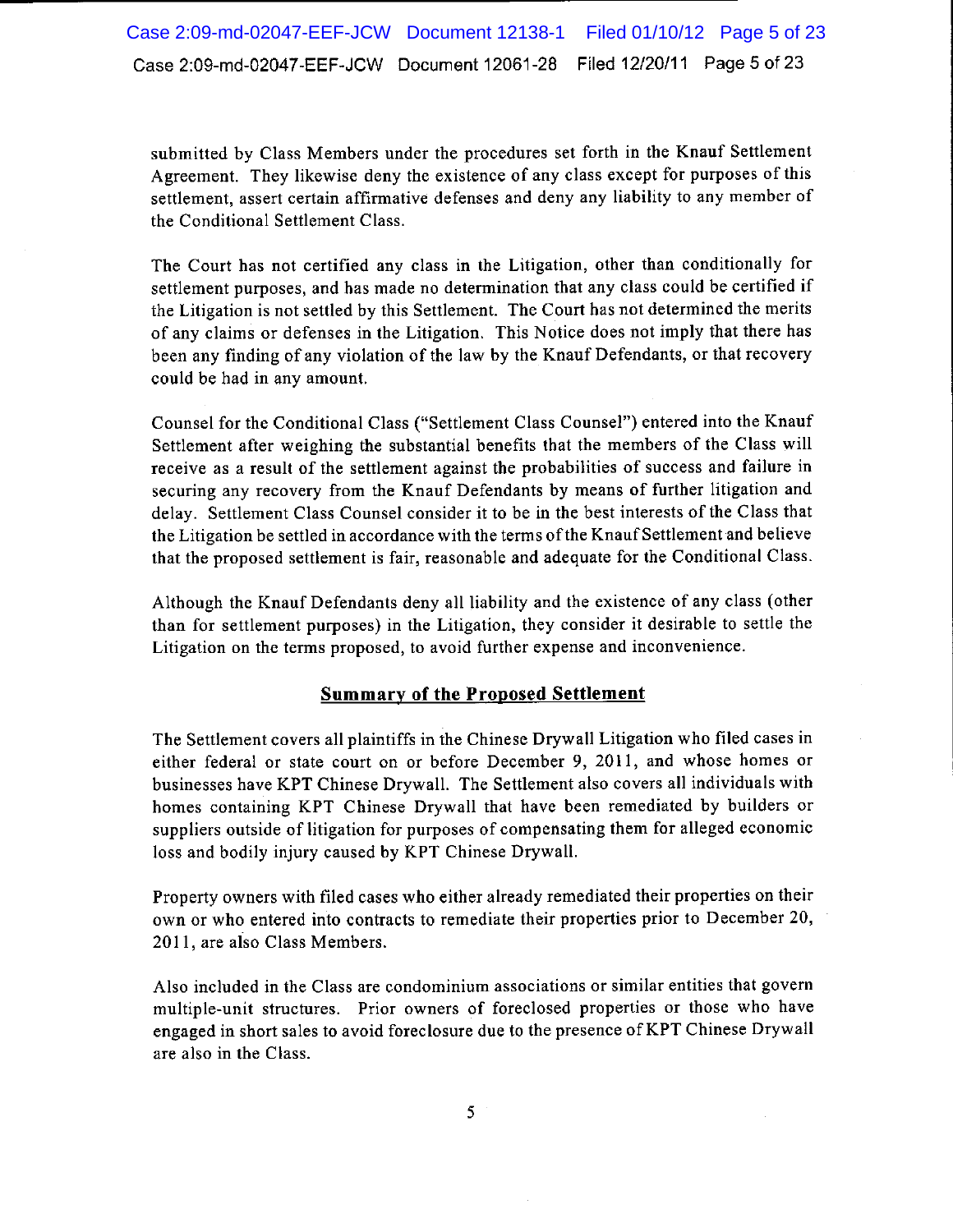Case 2:09-md-02047-EEF-JCW Document 12138-1 Filed 01/10/12 Page 6 of 23 Case 2:09-md-02047-EEF-JCW Document 12061-28 Filed 12/20/11 Page 6 of 23

The Class is divided into three subclasses: (1) the Residential Owner Subclass; (2) the Commercial Owner Subclass; and (3) the Tenant Subclass.

KPT Chinese Drywall means drywall manufactured by Knauf Plasterboard (Tianjin) Co., Ltd., bearing the marking "TIANJIN CHINA." Plaintiffs with drywall bearing the lower-case "TianJin China" marking will be eligible only on certain conditions specified in the Settlement. Drywall manufactured by Knauf Defendants other than KPT is not included. To qualify for benefits, Class Members must have initiated federal or state lawsuits before December 9, 2011, naming or relating to one or more Knauf Defendants.

All properties that submit proof of KPT Chinese Drywall in their properties will be inspected to confirm the presence and determine the percentage of KPT Chinese Drywall in the property in comparison to the total amount of reactive Chinese drywall. That percentage will be rounded to the next highest 10% increment (the "KPT Drywall Percentage").

If the KPT Chinese Drywall Percentage exceeds 90%, the Class Member is entitled to full benefits. If the property is a "Mixed Property," i.e., the KPT Chinese Drywall Percentage is less than or equal to 90%, the benefits will be discounted so the Class Member receives the benefit amount multiplied by the KPT Drywall Percentage. If the property has no KPT Chinese Drywall, the claim will be rejected.

## **Settlement Benefits**

The Settlement consists of two funds, a Remediation Fund and an Other Loss Fund to provide benefits to Class Members.

A chart summarizing the "Benefits under the Class Settlement Agreement with the Knauf Defendants" is attached for your review. In the event of a conflict, however, between this chart and the terms of the Knauf Settlement Agreement, the Knauf Settlement Agreement shall control.

#### **Remediation Fund**

The Remediation Fund will be used to remediate properties or provide a discounted cash equivalent at the option of Class Members. The remediation work performed pursuant to the Settlement will remove on a cost-effective basis all drywall, problem-related odors, and contamination, including, but not limited to, corrosion, tarnishing and pitting, and to leave the property with the same construction quality and finishes, including remediating any damage to the quality and finishes that was caused by the drywall, as existed prior to the start of remediation. Class Members will select from among the following three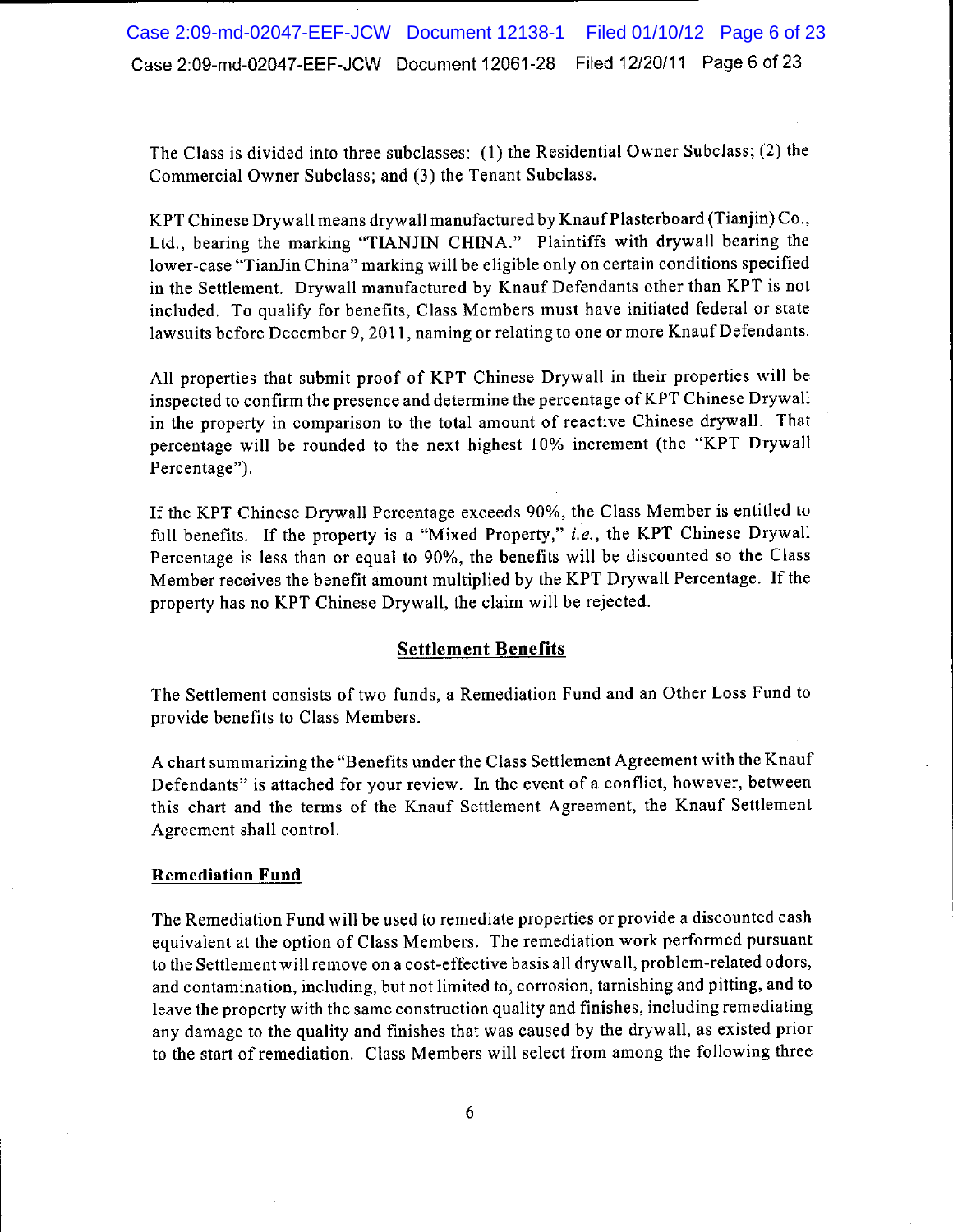options:

Program Contractor Remediation Option. The Program Contractor Remediation Option provides the Class Member with the convenience of having Moss & Associates, who has been approved by the PSC and the Knauf Defendants, remediate the Class Member's property.

Self-Remediation Option. The Self-Remediation Option provides the Class Member with the choice to select his or her own qualified contractor to remediate the property. To be qualified, a contractor must be both bonded and insured for residential construction.

Cash-Out Option. The Cash-Out Option provides a cash payment with no obligation to remediate the property, but the homeowner must take steps to assure, among other things, notice to subsequent purchasers of the presence of KPT Chinese Drywall.

Under the Program Contractor Remediation Option and Self-Remediation Option, Residential Owners will receive a payment to cover the costs of moving and storage, during the remediation, and to pay for damaged personal appliances, such as computers and flat screen televisions.

The Settlement also provides for benefits where properties have been foreclosed upon and to owners of units in condominiums or other multiple-unit structures. In light of unique issues raised by multiple-unit structures, the choice of available options depends on whether (1) it is feasible to treat each individual unit in the multiple-unit structure as a single property; and (2) whether any individual unit in the multiple-unit structure is a Mixed Property.

In addition, the Settlement provides an alternative dispute resolution process for owners who have engaged in self-remediation prior to the Settlement to seek reimbursement for their reasonable costs incurred; if the alternative dispute resolution process does not produce a settlement, the Court will determine the amount of the claim. Such owners also are permitted to seek benefits from the Other Loss Fund.

The Knauf Defendants will make an initial contribution of \$200 million to fund the Remediation Fund. In addition, the Knauf Defendants will replenish the Remediation Fund in increments of \$50 million each time the balance of the Fund is reduced to \$25 million. In addition, the Remediation Fund will receive 50% of the net proceeds of an anticipated settlement with certain insurers of other parties in the supply chain. Net amounts owed to Class Members from settlements with other defendants also will be deposited into the Remediation Fund. There is no cap on the Remediation Fund. Any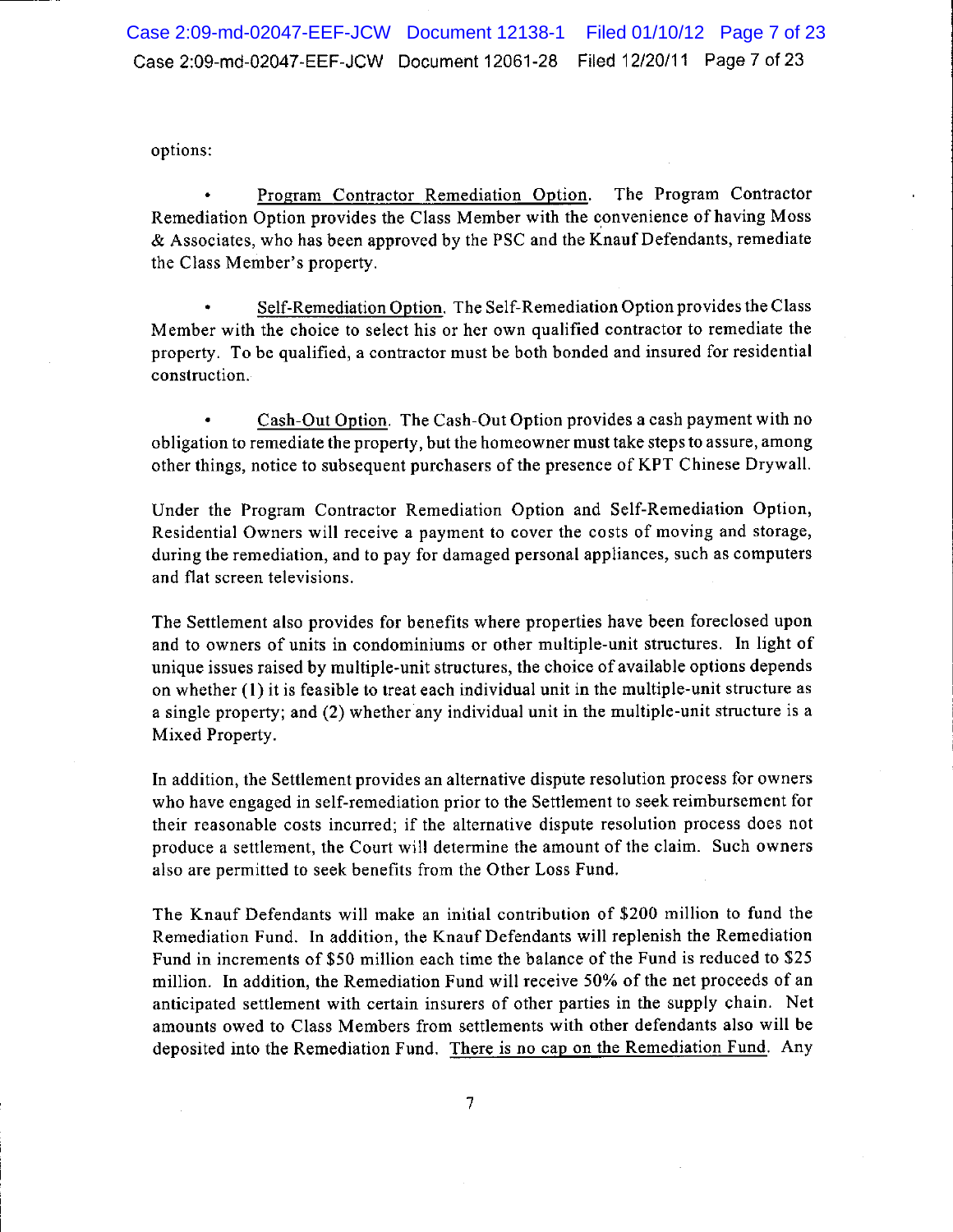funds remaining in the Remediation Fund after all Class Members' claims have been satisfied and all administrative expenses of the Fund have been paid will revert to the Knauf Defendants.

## **Other Loss Fund**

The Other Loss Fund will reimburse Class Members for specified economic losses. Residential Owners may be entitled to reimbursement of alternative living expenses arising from the need to vacate the property prior to remediation and/or recovery for loss of equity due to foreclosures or short sales that were substantially caused by KPT Chinese Drywall. Commercial Owners may seek economic loss arising from the inability to use or rent their property, and/or for carrying costs (*i.e.*, interest expenses) arising from an inability to sell the property due to KPT Chinese Drywall. Tenants may seek an award from the Other Loss Fund to compensate for moving expenses if the tenant is displaced by remediation and for personal property damage, such as to jewelry and tenant-owned appliances. To qualify for such benefits, Class Members must submit substantial proof (as specified in the Settlement) of their losses. Alleged losses other than those explicitly specified in the Settlement Agreement will not be compensable but will be released.

The Other Loss Fund also will provide a mechanism for resolving disputed bodily injury claims. To be eligible for recovery for bodily injury, Class Members must have sought medical treatment for the alleged bodily injury prior to the execution of the Settlement and have received a contemporaneous diagnosis from a treating physician of an alleged injury caused by KPT Chinese Drywall. To qualify for such benefits, Class Members must submit substantial proof of an alleged bodily injury caused by KPT Chinese Drywall, including medical and pharmaceutical records and an expert report.

The Other Loss Fund will not pay claims for stigma, injury to reputation, loss of enjoyment of home, psychological or emotional injury, medical monitoring, injury to reputation, credit rating loss, legal and accounting expenses, or loss of investment opportunity. Those claims will be released without compensation.

Special Masters appointed by the Court will evaluate all claims made by Class Members for reimbursement from the Other Loss Fund and determine the amount of any payments to Class Members from the Other Loss Fund. If the total of all allowed claims is more than the amount of the Other Loss Fund, the amount of the claims will be reduced pro rata. If the total of all allowed claims is less than the amount of the Other Loss Fund, then such remaining funds will be used to offset any deficiency in legal fees and costs and any post-final approval administrative legal fees and costs. If any funds remain after satisfying such legal fees and costs, the remainder will be subject to a cy pres distribution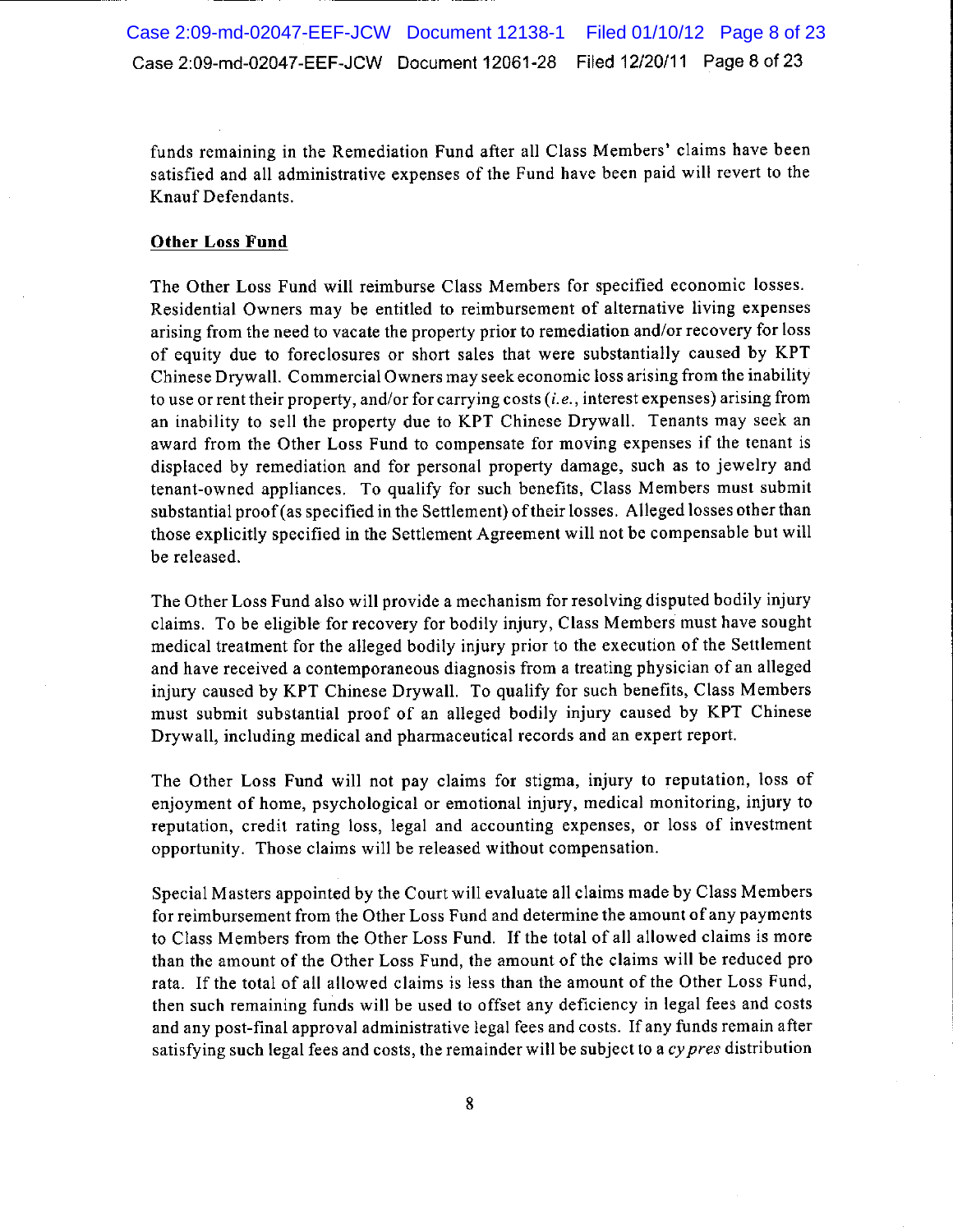for charitable purposes, subject to Court approval. No funds will revert to the Knauf Defendants.

The Knauf Defendants will make a one-time contribution of \$30 million to the Other Loss Fund, which contribution is capped. In addition, the Other Loss Fund will receive 50% of the net proceeds of an anticipated settlement with certain insurers of other parties in the supply chain.

## **Attorneys' Fees and Costs**

The Settlement provides that in addition to, and apart from, all of the Remediation Fund and Other Loss Fund settlement benefits provided to Class Members, the Knauf Defendants have agreed not to oppose the PSC's petition to the Court for attorneys' fees and costs in the amount of \$160 million. Any award of attorneys' fees and costs is subject to Court approval. No Class Members will be required to pay attorneys' fees and costs from their own pocket or from any recovery under the Settlement (except for any bodily injury where their counsel fees and costs will be paid from that recovery). The Knauf Defendants' liability for attorneys' fees and costs will not exceed \$160 million.

In addition, the PSC will seek attorneys' fees and costs in connection with the class settlements with Banner, InEx and prospective settlements with L&W and insurers. The Knauf Defendants are not responsible for those attorneys' fees and costs.

### Releases

The Knauf Defendants will receive a full release of all the Class Members' claims. Other defendants who participated in the chain of distribution of KPT Chinese Drywall to the Class Member will receive a release of that Class Member's claims if the supply chain defendant's insurers made a contribution to the Remediation Fund but not if their insurers declined to make a contribution. If a supply chain defendant had multiple insurers and only some insurers contributed, the supply chain defendant would be released for uninsured claims and for claims involving the contributing insurers, but not for claims involving non-contributing insurers.

### **Administrative Provisions**

Special Master: There will be Court-approved Special Masters appointed to review information submitted by Class Members and make determinations concerning Class Members' benefits under the Settlement Funds, including eligibility to claim benefits and the amount of benefits. The Special Masters' decisions can be appealed to the Court, whose decision will be final without further appeal.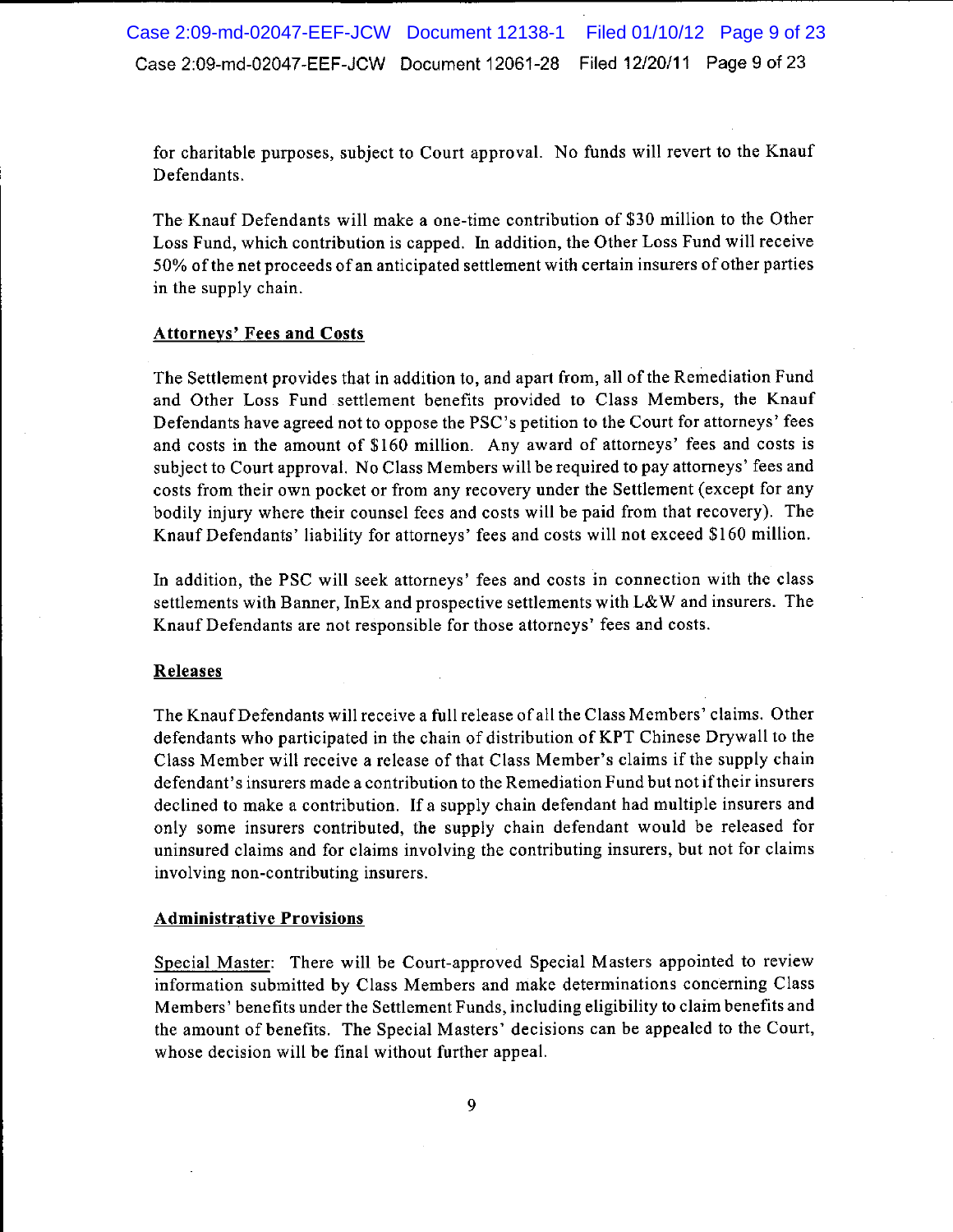Settlement Administrator: There will be a Court-approved Settlement Administrator appointed to administer the Settlement, including collecting documents.

Ombudsmen: The PSC will appoint two construction experts to serve as Ombudsmen. One Ombudsman will be located in the State of Florida and the other in New Orleans, Louisiana. Both Ombudsmen must be licensed contractors familiar with construction issues and the Chinese Drywall controversy. The Ombudsmen shall act to answer questions of claimants regarding construction, remediation, coordination, and communication with the Lead Contractor or Other Approved Contractor, and their selected sub-contractors on various issues.

Administrative Costs: All administrative costs associated with the Settlement, including, but not limited to costs associated with the Special Master, Settlement Administrator, Ombudsmen, CPAs, pro se attorneys and electronic depositories will be paid by the interest on the Remediation Fund and Other Loss Fund or, in the case of a shortfall, from the Remediation Fund.

Termination Rights: The Knauf Defendants can terminate the Settlement if, among other reasons, (i) the insurer agreement is not finalized to their satisfaction, (ii) in the sole discretion of the Knauf Defendants there are too many opt outs, or (iii) the Knauf Defendants are unable to reach an agreement with Banner or InEx to extinguish their third-party claims.

# **Security**

The Knauf Defendants' payment obligations under the Settlement Agreement are secured by a combination of the signature of all the Knauf Defendants (who consent to the jurisdiction of the Court for purposes of enforcing the Settlement and the Security Agreement), a guaranty by one of the Knauf Defendants, a \$50 million investment in the United States, and a pledge of one of the Knauf Defendant's assets (which are located in the United States), which at their discretion may be substituted with a security of equivalent value to the pledged assets.

## **Relationship to Other Chinese Drywall Settlements**

Pilot Program. The Knauf Defendants and the PSC previously entered into the Pilot Program, by which the Knauf Defendants have remediated and continue to remediate properties. Pending final approval of the Settlement, the Knauf Defendants will continue to remediate homes under the Pilot Program. In the event that the Settlement is finally approved, property owners who have participated or who are participating in the Pilot Program will be able to participate in the Settlement for purposes of obtaining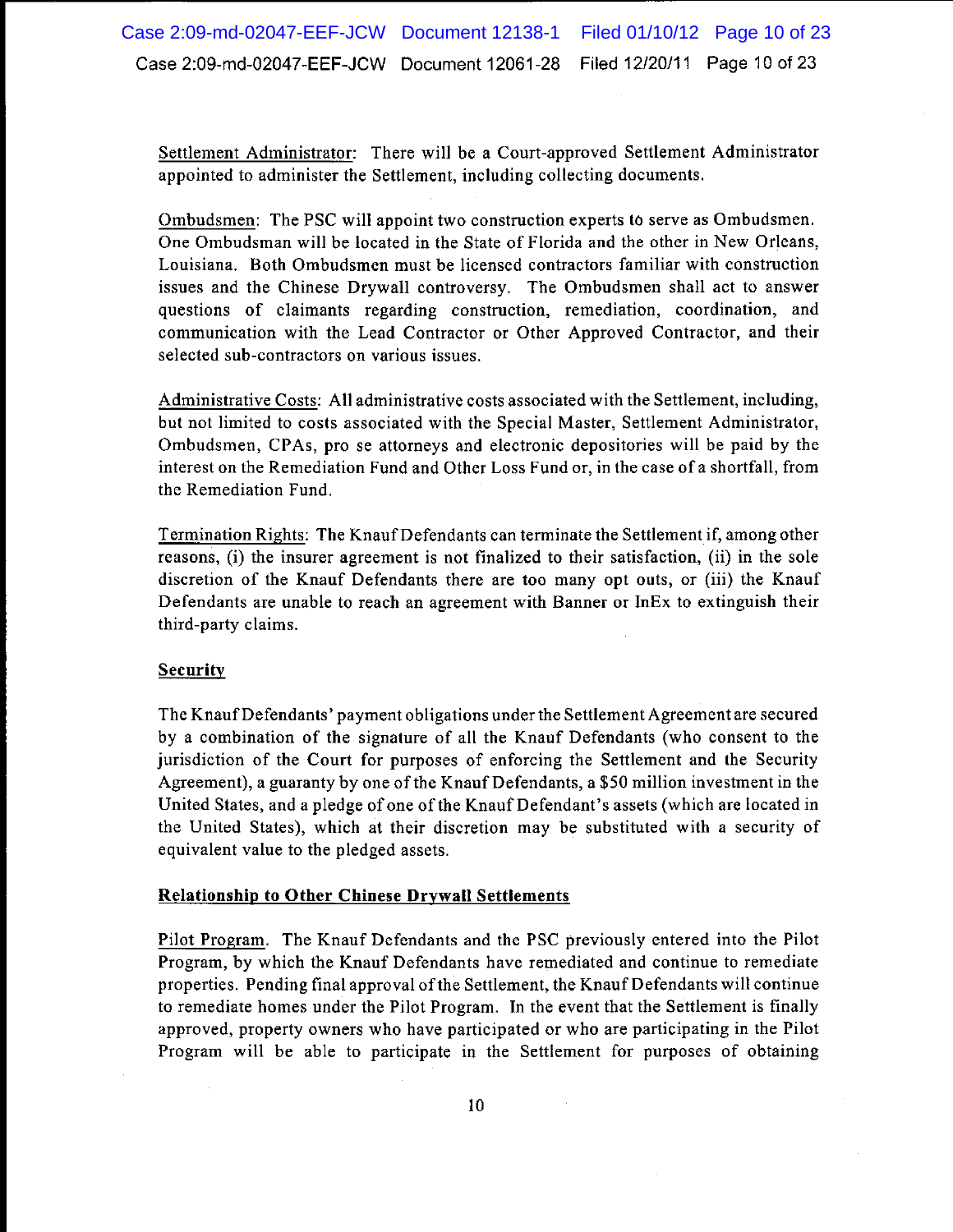compensation for their economic losses or asserting personal injury claims from the Other Loss Fund.

Major Builder Agreement. The Knauf Defendants and certain builders previously have entered into an agreement by which the Knauf Defendants reimburse those builders for remediating homes with KPT Chinese Drywall. Pending final approval of the Settlement the Knauf Defendants will continue to reimburse participating builders to remediate homes under the Major Builder Agreement. Property owners whose properties are remediated under the Major Builder Agreement will be able to participate in the Settlement for the purposes of obtaining compensation for their economic losses or asserting personal injury claims from the Other Loss Fund.

Banner Class Agreement. The PSC previously has entered into a class settlement with Banner, which is pending final approval by the Court. To obtain benefits from the Knauf Settlement, those Class Members who were supplied KPT Chinese Drywall through Banner must also participate in the Banner settlement and assign their benefits under the Banner settlement to the Knauf Defendants to the extent that they relate to KPT Chinese Drywall. The Knauf Defendants will deposit any proceeds from the Banner settlement into the Remediation Fund.

In Ex Class Agreement. The PSC previously has entered into a class settlement with InEx, which is pending final approval by the Court. To obtain benefits from the Knauf Settlement, Class Members who were supplied KPT Chinese Drywall through InEx must also participate in the InEx settlement and assign their benefits under the InEx settlement to the Knauf Defendants to the extent that they relate to KPT Chinese Drywall. The Knauf Defendants will deposit any proceeds from the InEx settlement into the Remediation Fund.

L&W. The Knauf Defendants have a settlement with L&W to receive a certain amount per square foot for each participating claimant whose property was supplied with KPT Chinese Drywall by L&W. The PSC and the Knauf Defendants anticipate that L&W will enter into a class settlement under the same terms. In that event, to obtain benefits from the Knauf Settlement, Class Members who were supplied KPT Chinese Drywall through L&W would have to participate in the L&W settlement and assign their benefits under the L&W settlement to the Knauf Defendants to the extent that they relate to KPT Chinese Drywall. The Knauf Defendants would deposit any proceeds from an L&W settlement into the Remediation Fund.

Please consult the full Settlement Agreement for a more complete description of the benefits, qualifying procedures and limitations of the Settlement. The full Settlement Agreement and not the summary in this Notice governs the rights and obligations of the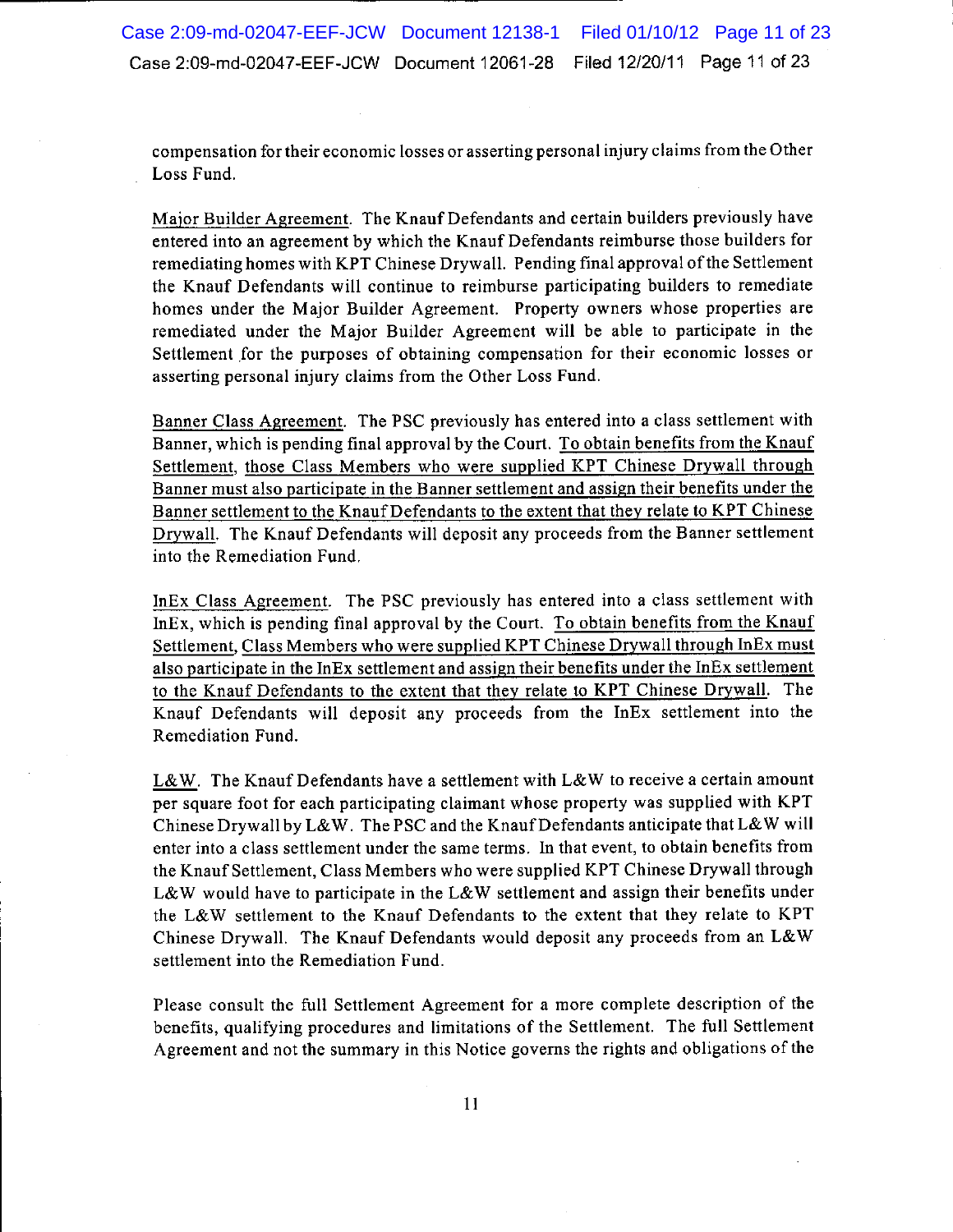Parties.

# **Conditional Class Certification**

Pursuant to Rule 23 of the Federal Rules of Civil Procedure and an Order of the Court, dated January 10, 2012, the Court has preliminarily approved the terms of the Knauf Settlement to the extent that this Notice is being sent to the Conditional Settlement Class, which has been determined by the Court to exist for settlement purposes only. As set forth in detail above, the conditional Knauf Settlement Class shall consist of:

All persons or entities who, as of December 9, 2011, filed a lawsuit in the Litigation as a named plaintiff  $(i.e., not an absent class member)$  asserting claims arising from, or otherwise related to, KPT Chinese Drywall, whether or not the Knauf Defendants are named parties to the lawsuit.

The Knauf Defendants are KPT, Knauf Plasterboard (Wuhu) Co., Ltd., Guangdong Knauf New Building Material Products Co., Ltd., Knauf Gips KG, Gebr. Knauf Verwaltungsgesellschaft KG, Knauf International GmbH, Knauf Insulation GmbH, Knauf UK GmbH, Knauf AMF GmbH & Co. KG, Knauf do Brasil Ltda. and PT Knauf Gypsum Indonesia. Under the Knauf Settlement, the Knauf Defendants are not permitted to receive any settlement benefits.

The Court has not certified the Class in the Litigation for any other purpose and has made no determination that any class could be certified if the Litigation is not settled hereby. Although the Court has indicated such preliminary approval of the Knauf Settlement, this Notice is not an expression of any opinion by the Court as to the merits of the claims and defenses which have been asserted in the Litigation. If the proposed settlement is not finally approved, the conditional certification of the Class will be null and void, and the Litigation will proceed as if there had been no settlement, conditional certification or notice.

# **Opt-Out Process**

Class Members may opt out of the Class. If you opt out, you will be excluded from sharing in the benefits of the Knauf Settlement and from the binding effect of final approval of this settlement and dismissal of the Litigation as to the Knauf Defendants.

# IF YOU DO NOT WISH TO OPT OUT YOU DO NOT HAVE TO DO ANYTHING AT THIS TIME.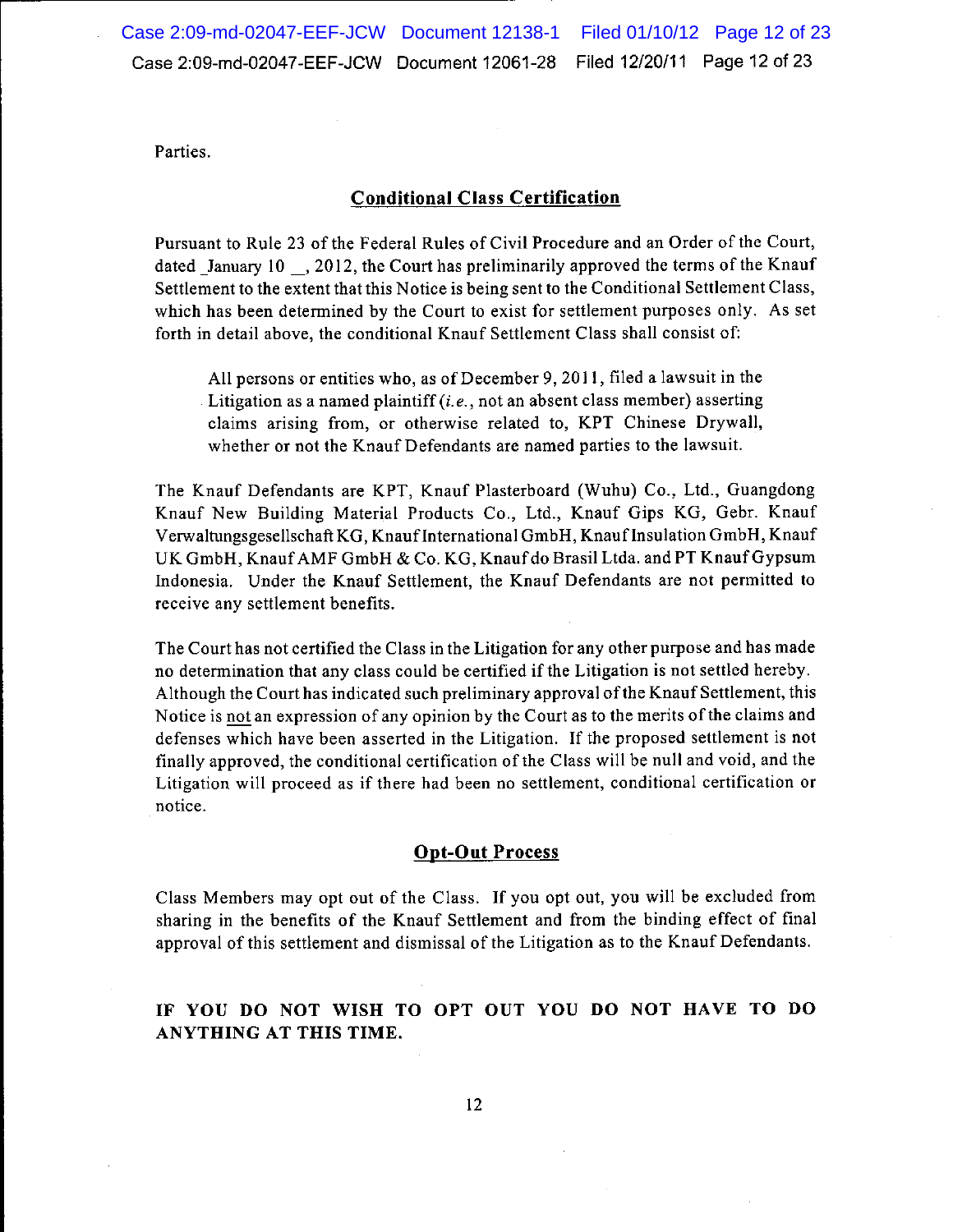If the Settlement is approved, additional information will be provided about how to claim benefits.

To opt out, a written notice signed by the individual Class Member must be sent by first-class mail, post-marked on or before April 6, 2012, to Settlement Class Counsel, Arnold Levin (LEVIN, FISHBEIN, SEDRAN & BERMAN, 510 Walnut Street, Suite 500, Philadelphia, PA 19106) and Russ M. Herman (HERMAN, HERMAN, KATZ & COTLAR, LLP, 820 O'Keefe Avenue, New Orleans, LA 70113), and to the Knauf Defendants' counsel, Kerry Miller (FRILOT L.L.C., 1100 Poydras Street, Suite 3700, New Orleans, LA 70163). The notice must set forth the full name and current address of the person electing to opt out and a sentence stating: "The undersigned hereby opts out of the Knauf Settlement Class in the Chinese Drywall Action." No opt out will be effective if filed earlier than February 17  $\ldots$ , 2012, which is 21 days after the last date to provide notice to the Class.

IF YOU WISH TO PURSUE AN INDIVIDUAL CLAIM AGAINST THE KNAUF DEFENDANTS BY LITIGATION, ARBITRATION OR OTHERWISE, YOU MUST OPT OUT; OTHERWISE, IF THE KNAUF SETTLEMENT IS APPROVED, YOU WILL NOT BE ABLE TO PURSUE CLAIMS AGAINST THE KNAUF DEFENDANTS ARISING OUT OF KPT CHINESE DRYWALL.

Persons who opt out will not be entitled to share in the benefits of this settlement nor will they benefit or be bound by further orders or judgments in the Litigation concerning the Knauf Settlement, if any.

## **Settlement Hearing**

Notice is further hereby given that, pursuant to the Court's Order, a hearing will be held in Courtroom C-456 of the United States Courthouse, 500 Poydras Street, New Orleans, Louisiana 70130, at 9:00 a.m., on June 20-21 \_\_, 2012 (the "Fairness Hearing"), for the purpose of determining whether the proposed Knauf Settlement is fair, reasonable and adequate and should be approved finally by the Court and the Litigation dismissed on the merits and with prejudice as to the Knauf Defendants. The Fairness Hearing may be adjourned from time to time by the Court without further notice.

# **CONDITIONAL SETTLEMENT CLASS MEMBERS WHO DO NOT OPPOSE** THE PROPOSED SETTLEMENT DO NOT NEED TO APPEAR AT THE HEARING OR FILE ANY PAPERS.

You will be represented at the hearing on the fairness of the settlement by Settlement Class Counsel, Russ Herman, telephone no. (504) 581-4892 and Arnold Levin, telephone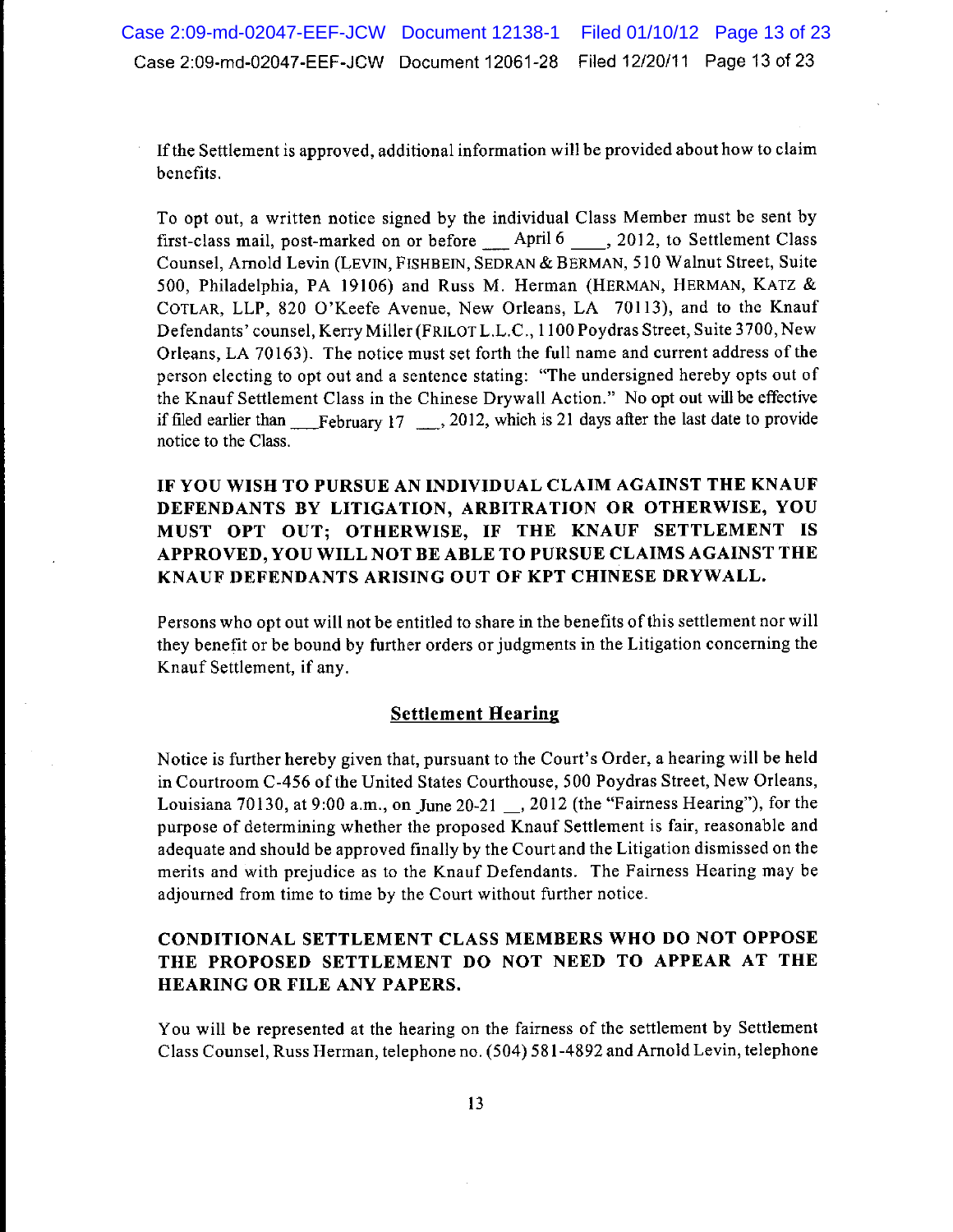no. (215) 592-1500, unless you enter an appearance in person or through your own counsel. As a member of the Conditional Settlement Class, you will not be personally responsible for attorneys' fees, costs or disbursements, except for certain fees and costs of your own counsel as set forth in the Knauf Settlement Agreement.

Class Members may object to the Knauf Settlement, in whole or in part, by providing written notice of their intention to object, setting forth the reasons for such objections and, if applicable, the Class Member's intention to appear at the Fairness Hearing, in accordance with the following procedure. The objection must be signed by the Class Member and his or her counsel, if any. The objection must contain the caption of the Litigation and include the name, mailing address, e-mail address, if any (an e-mail address is not required), and telephone number of the Class Member.

At the Fairness Hearing, any Class Member who has provided written notice of the intention to object to the Settlement may appear in person or by counsel and show cause why the Settlement should not be approved and why this action should not be dismissed on the merits with prejudice. Such Class Member may present any admissible evidence relevant to the issues to be heard, provided that such Class Member has timely provided any and all papers in opposition to the Settlement upon which the objection may be based. The objection must identify any witnesses intended to be called, the subject area of the witnesses' testimony, and all documents to be used or offered into evidence at the Fairness Hearing.

Any intention to object, all related materials, and any admissible evidence sought to be presented at the Fairness Hearing must be mailed and post-marked by April 6, 2012, to Settlement Class Counsel, Arnold Levin (LEVIN, FISHBEIN, SEDRAN & BERMAN, 510 Walnut Street, Suite 500, Philadelphia, PA 19106), and to the Knauf Defendants' counsel, Kerry Miller (FRILOT L.L.C., 1100 Poydras Street, Suite 3700, New Orleans, LA 70163), who shall be obliged to file the objection, along with any submitted materials or evidence, with the Court.

Any Class Member who does not so object to the matters noted above shall be deemed to have waived, and shall be forever foreclosed from raising, any objection to such matters.

## **Effect of Final Court Approval**

If the settlement is approved, the Court will enter an order and judgment dismissing the Litigation on the merits with prejudice to the extent that it asserts claims against the Knauf Defendants, and discharging the Knauf Defendants from all claims which were, or could have been, asserted by you or on your behalf in the Litigation concerning KPT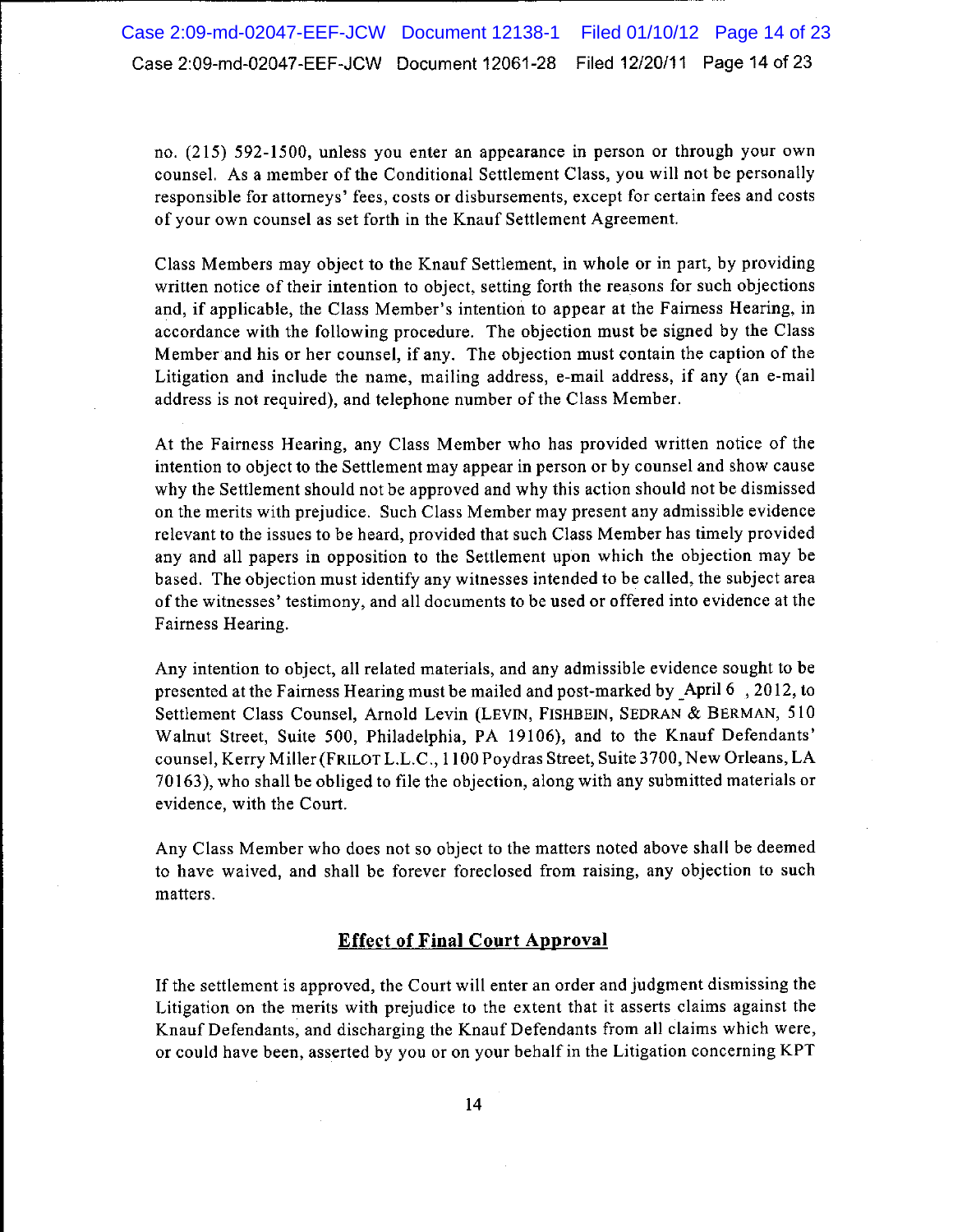Chinese Drywall.

# IF YOU ARE A MEMBER OF THE CONDITIONAL SETTLEMENT CLASS, UNLESS YOU HAVE CHOSEN AFFIRMATIVELY TO OPT OUT FROM THE CLASS, UPON COURT APPROVAL OF THE SETTLEMENT YOU WILL BE BOUND BY THE SETTLEMENT, INCLUDING THE JUDGMENT OF DISMISSAL.

If the Court approves the Knauf Settlement, each Class Member who did not opt out from the Conditional Settlement Class will receive a Court Notice with final instructions.

### **Examination of Papers**

The foregoing is only a summary of the Litigation, the claims and the Settlement. The Knauf Settlement Agreement and documents incorporated therein and the pleadings and other papers filed in the Litigation may be inspected at the office of the Clerk of the Court, U.S. Courthouse, Room C-151, 500 Poydras Street, New Orleans, Louisiana 70130 or during regular business hours at the offices of Settlement Class Counsel, Russ Herman, HERMAN, HERMAN, KATZ & COTLAR, LLP, 820 O'Keefe Avenue, New Orleans, Louisiana 70113, commencing on January 10, 2012. Any papers Settlement Class Counsel and counsel for the Knauf Defendants shall file in support of the Knauf Settlement will be made available for inspection at this location at the time they are filed. Any questions that any person to whom this Notice is addressed may have with respect thereto or with respect to the request for exclusion should be directed to Settlement Class Counsel, or his or her own counsel.

# **Schedule of Important Dates**

| Beginning January 10<br>.2012 | Settlement papers may be examined at<br>the offices of Settlement Class<br>Counsel, Russ Herman                                                                                       |
|-------------------------------|---------------------------------------------------------------------------------------------------------------------------------------------------------------------------------------|
| On or before April 6, 2012    | Opt Out Requests from the Settlement<br>Class must be mailed to Settlement<br>Class Counsel, Arnold Levin and Russ<br>Herman and to Counsel for the Knauf<br>Defendants, Kerry Miller |
| On or before April 6 .2012    | Objections to the Settlement must be<br>mailed to Settlement Class Counsel<br>Arnold Levin and to Counsel for the                                                                     |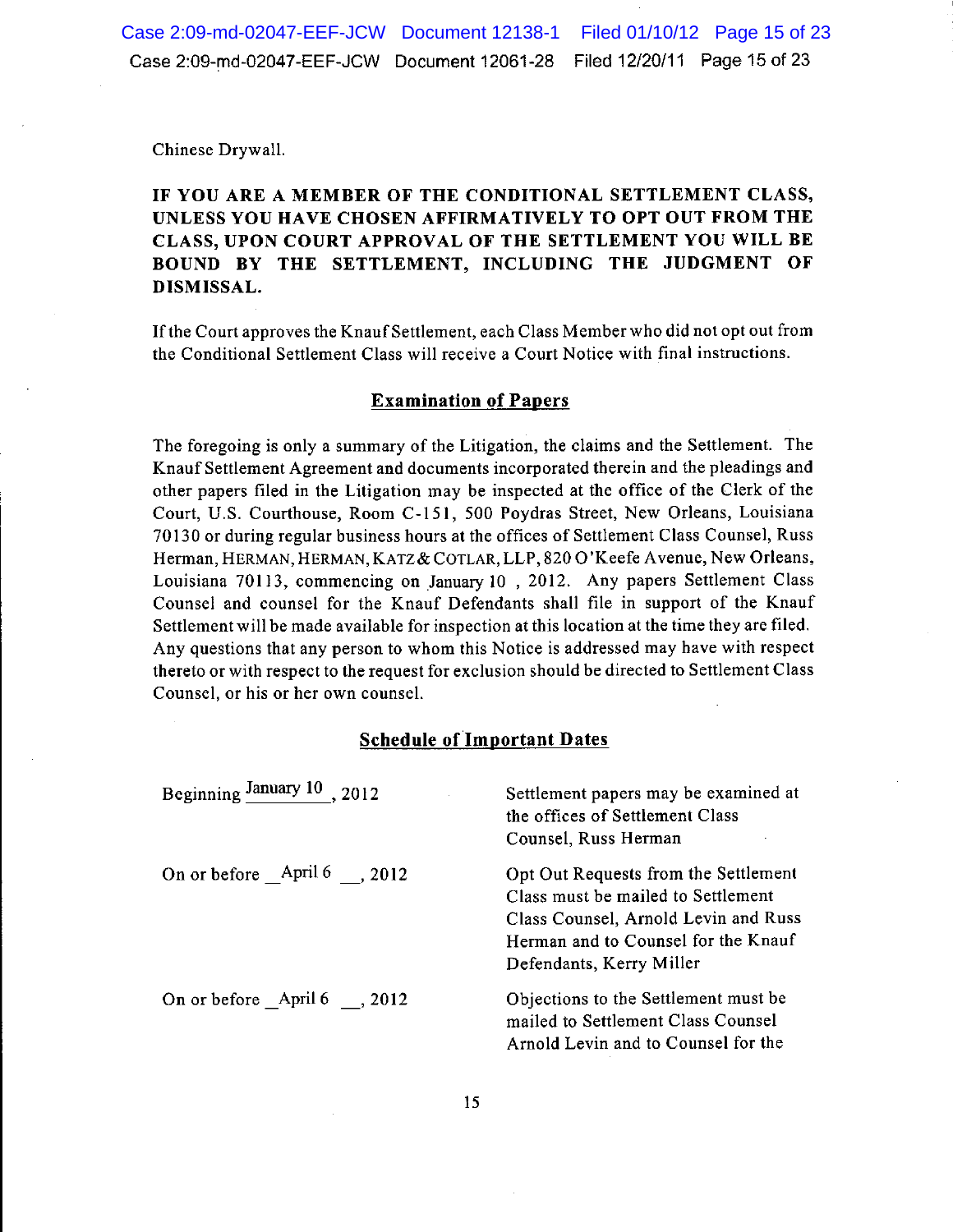Case 2:09-md-02047-EEF-JCW Document 12138-1 Filed 01/10/12 Page 16 of 23 Filed 12/20/11 Page 16 of 23 Case 2:09-md-02047-EEF-JCW Document 12061-28

June 20-21, 2012 at 9:00 a.m.

Knauf Defendants, Kerry Miller

Fairness Hearing at United States Courthouse for the Eastern District of Louisiana, 500 Poydras Street, Room C-456, New Orleans, Louisiana 70130

If the Settlement is approved, the Court will establish dates for filing a proof of claim.

New Orleans, Louisiana this 10th day of January, 2012.

allor

U.S. District Judge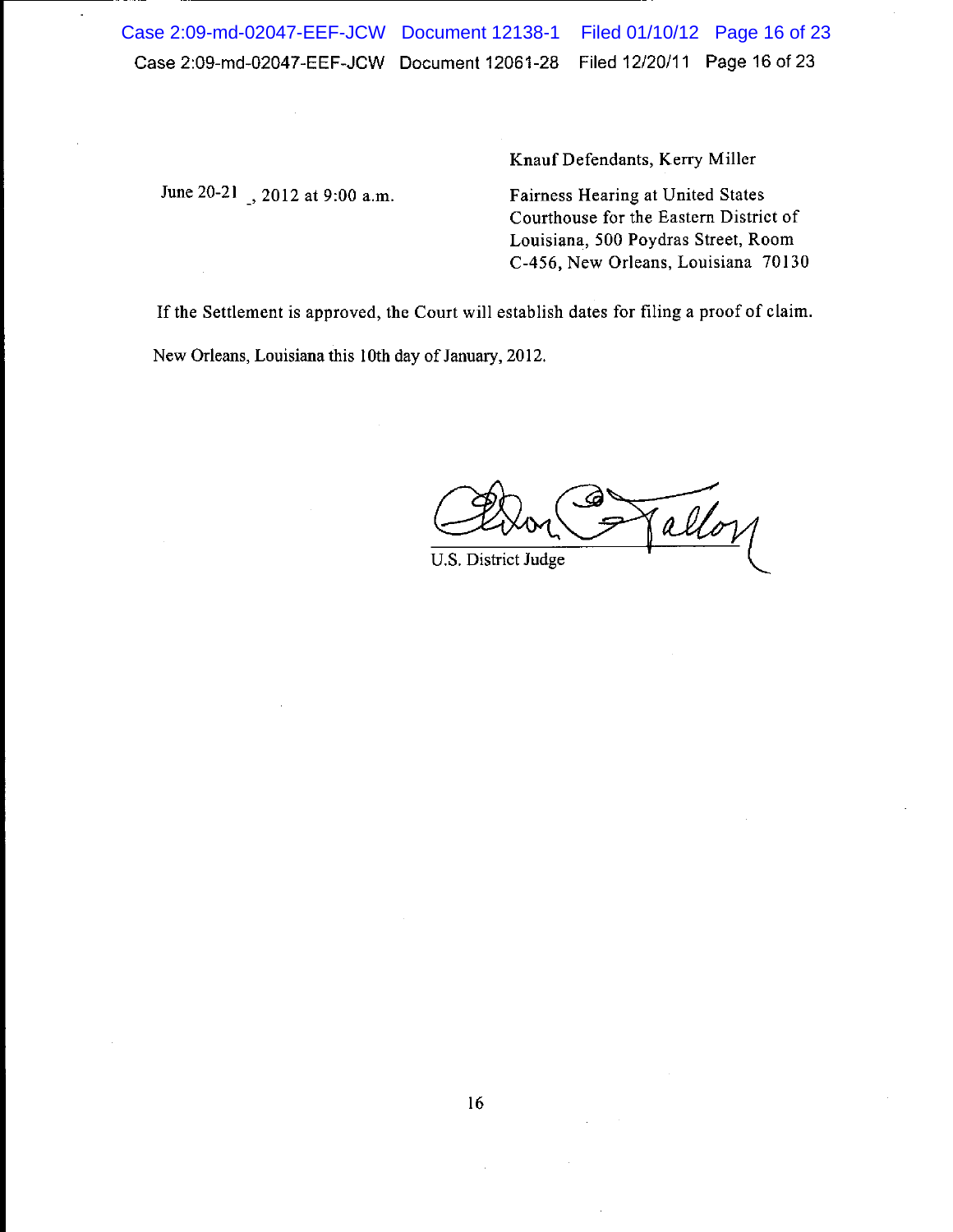|                      |                                                                                                                                                                                                                                                                                                                                                                                                                                                                                                                                                                                                                                                                                                                                                                                                    | Remediation Fund Benefits.24                                                                                                                                                                                                                                                                                                                                                                                                                                                                                                                                                                                                                                                                                                                                                                                                                                                         |                                                                                                                                                                                                                                                                                                                                                                                                                                                                                                                                                                                                                                                                                                                                                                                                                                                                  |
|----------------------|----------------------------------------------------------------------------------------------------------------------------------------------------------------------------------------------------------------------------------------------------------------------------------------------------------------------------------------------------------------------------------------------------------------------------------------------------------------------------------------------------------------------------------------------------------------------------------------------------------------------------------------------------------------------------------------------------------------------------------------------------------------------------------------------------|--------------------------------------------------------------------------------------------------------------------------------------------------------------------------------------------------------------------------------------------------------------------------------------------------------------------------------------------------------------------------------------------------------------------------------------------------------------------------------------------------------------------------------------------------------------------------------------------------------------------------------------------------------------------------------------------------------------------------------------------------------------------------------------------------------------------------------------------------------------------------------------|------------------------------------------------------------------------------------------------------------------------------------------------------------------------------------------------------------------------------------------------------------------------------------------------------------------------------------------------------------------------------------------------------------------------------------------------------------------------------------------------------------------------------------------------------------------------------------------------------------------------------------------------------------------------------------------------------------------------------------------------------------------------------------------------------------------------------------------------------------------|
| <b>Subdass</b>       | Jption<br>Program Contractor Remediation O                                                                                                                                                                                                                                                                                                                                                                                                                                                                                                                                                                                                                                                                                                                                                         | <b>Self-Remediation Option</b>                                                                                                                                                                                                                                                                                                                                                                                                                                                                                                                                                                                                                                                                                                                                                                                                                                                       | <b>Cash-Out Option</b>                                                                                                                                                                                                                                                                                                                                                                                                                                                                                                                                                                                                                                                                                                                                                                                                                                           |
| Residential<br>Owner | contractor approved by the PSC and Knauf Defendants to<br>Other Covered Expenses. A cash payment for personal<br>property damage and alternative living expenses during<br>Properties $\leq$ 3,500 SF = \$8.50 per SF for the first 3<br>n Option<br>Properties > 3,500 SF = $$10.00$ per SF + $$1.50$ per<br>takes<br>months of remediation + \$1.50 per SF for each<br>Must be KPT Property (determined by inspection)<br>additional month that it takes to complete the<br>Mixed Properties: Mixed Property owners are not<br>Remediation. The Remediation Fund will pay a<br>SF, for one month only, if the remediation<br>entitled to the Program Contractor Remediation<br>longer than 3 months.<br>remediate the property<br>remediation<br>remediation:<br>Requirements:<br>Benefits:<br>٥ | Other Covered Expenses. A cash payment for personal<br>qualified contractor, chosen by the Owner, to remediate<br>property damage and alternative living expenses during<br>contractor approved by the PSC and Knauf Defendants.<br>Contractor must certify that that it properly disposed of<br>Contractor must provide Environmental Certificate that<br>Remediation. The Remediation Fund will pay the<br>Remediation. The Remediation Fund will pay a<br>any Chinese Drywall removed from the property<br>the property based on an estimate prepared by a<br>Contractor must be both bonded and insured for<br>Properties > 3,500 SF = \$10.00 per SF<br>Properties $\leq$ 3,500 SF = \$8.50 per SF<br>property is free of all Chinese Drywall<br>Owner contracts with contractor<br>residential construction<br>Mixed Properties:<br>remediation:<br>Requirements:<br>Benefits: | lien on the property or (ii) provide a release by the lender<br>Drywall in the local property clerk's office (if permitted<br>the cost to remediate the property reduced by \$7.50<br>of the property of the presence of KPT Chinese Drywall<br>Owner must (i) show that there is either no mortgage or<br>Owner must covenant to inform subsequent purchasers<br>Owner must record the existence of reactive Chinese<br>a payment of \$3.50 per SF for personal property<br>Mixed Property Owner a cash payment equivalent to the<br>Mixed Properties: The Remediation Fund will pay the<br>Cash Payment. A cash payment equivalent to the<br>The Owner must indemnify the Knauf Defendants<br>against future claims relating to the property<br>by local law)<br>or lienholder<br>damage<br>Requirements:<br>per SF<br>following:<br>Benefits:<br>$\circ$<br>ö |
|                      |                                                                                                                                                                                                                                                                                                                                                                                                                                                                                                                                                                                                                                                                                                                                                                                                    |                                                                                                                                                                                                                                                                                                                                                                                                                                                                                                                                                                                                                                                                                                                                                                                                                                                                                      |                                                                                                                                                                                                                                                                                                                                                                                                                                                                                                                                                                                                                                                                                                                                                                                                                                                                  |
|                      | a componente de la componente de la componente de la componente de la componente de la componente de la compon                                                                                                                                                                                                                                                                                                                                                                                                                                                                                                                                                                                                                                                                                     |                                                                                                                                                                                                                                                                                                                                                                                                                                                                                                                                                                                                                                                                                                                                                                                                                                                                                      |                                                                                                                                                                                                                                                                                                                                                                                                                                                                                                                                                                                                                                                                                                                                                                                                                                                                  |
|                      |                                                                                                                                                                                                                                                                                                                                                                                                                                                                                                                                                                                                                                                                                                                                                                                                    |                                                                                                                                                                                                                                                                                                                                                                                                                                                                                                                                                                                                                                                                                                                                                                                                                                                                                      |                                                                                                                                                                                                                                                                                                                                                                                                                                                                                                                                                                                                                                                                                                                                                                                                                                                                  |

In the event of a conflict between this chart and the terms of the Settlement Agreement Regarding Claims Against the Knauf Defendants in MDL No. 2047 ("Class Settlement Agreement"), the Class Settlement Agreement shall co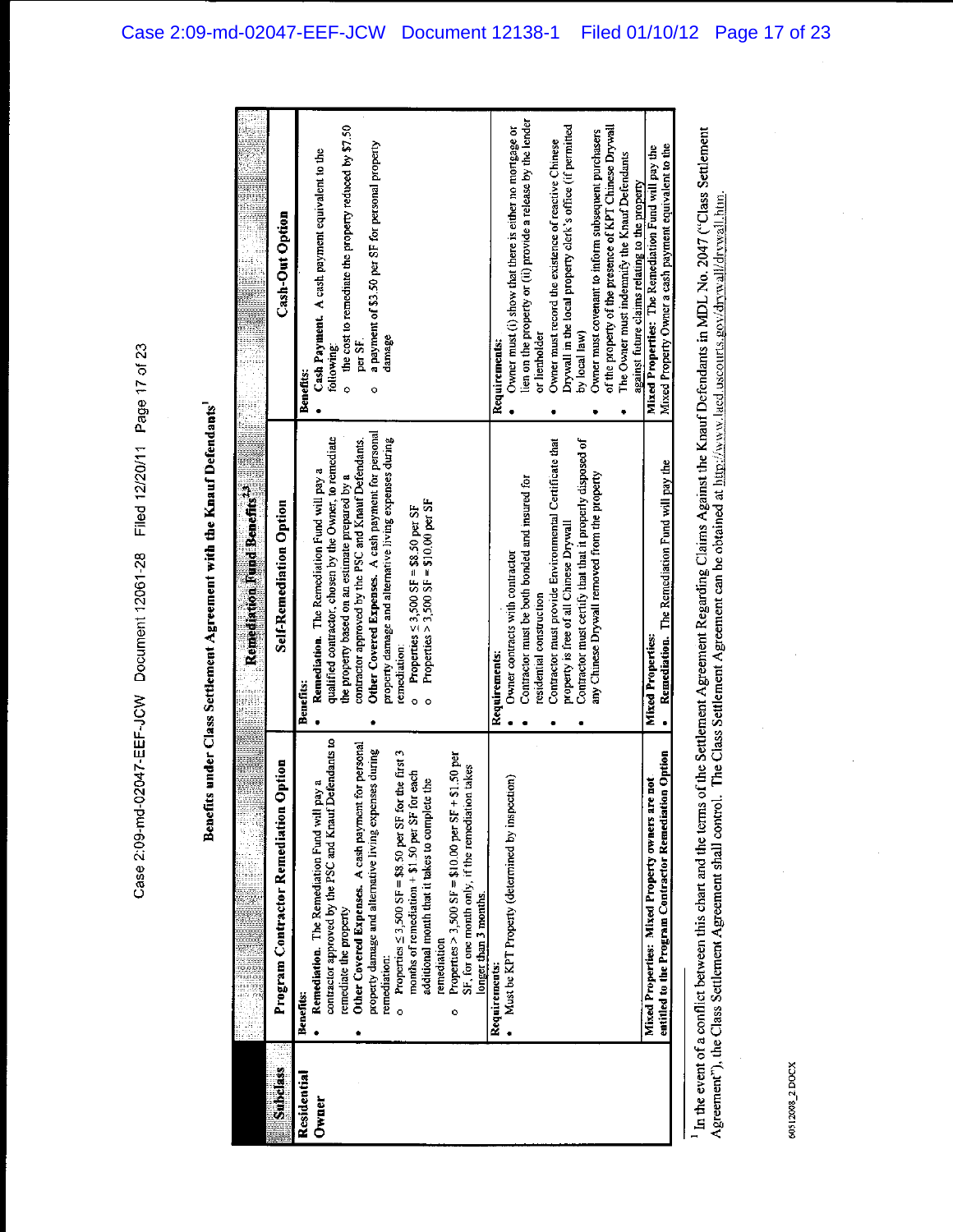Case 2:09-md-02047-EEF-JCW Document 12061-28 Filed 12/20/11 Page 18 of 23

 $\ddot{\phantom{a}}$ 

|                     |                                                                                                                                                                                                                               | Owner's chosen contractor an amount equal to the cost to<br>The Owner must pay the balance with his/her own funds.<br>Other Covered Expenses. The Remediation Fund will<br>Covered Expenses (described above) multiplied by the<br>relative to all reactive Chinese Drywall in the property.<br>multiplied by the percentage of KPT Chinese Drywall<br>emediate the property (as determined by a contractor<br>percentage of KPT Chinese Drywall relative to all<br>only pay the Owner an amount equal to the Other<br>approved by the PSC and the Knauf Defendants)<br>Chinese Drywall in the property | An amount equal to the cost to remediate the property (as<br>(described in the Self-Remediation Option) multiplied by<br>determined by a contractor approved by the PSC and the<br>Chinese Drywall relative to all reactive Chinese Drywall<br>Knauf Defendants) multiplied by the percentage of KPT<br>the percentage of KPT Chinese Drywall relative to all<br>An amount equal to the Other Covered Expenses<br>Chinese Drywall in the property<br>in the property.<br>following:                                                                                                                                 |
|---------------------|-------------------------------------------------------------------------------------------------------------------------------------------------------------------------------------------------------------------------------|---------------------------------------------------------------------------------------------------------------------------------------------------------------------------------------------------------------------------------------------------------------------------------------------------------------------------------------------------------------------------------------------------------------------------------------------------------------------------------------------------------------------------------------------------------------------------------------------------------|---------------------------------------------------------------------------------------------------------------------------------------------------------------------------------------------------------------------------------------------------------------------------------------------------------------------------------------------------------------------------------------------------------------------------------------------------------------------------------------------------------------------------------------------------------------------------------------------------------------------|
| Commercial<br>Owner | contractor approved by the PSC and Knauf Defendants to<br>Must be KPT Property (determined by inspection)<br>n\$<br>Remediation. The Remediation Fund will pay<br>remediate the property<br>Requirements:<br><b>Benefits:</b> | qualified contractor, chosen by the Owner, to remediate<br>Contractor must certify that that it properly disposed of<br>Contractor must provide Environmental Certificate that<br>contractor approved by the PSC and Knauf Defendants.<br>Remediation. The Remediation Fund will pay a<br>any Chinese Drywall removed from the property<br>the property based on an estimate prepared by a<br>Contractor must be both bonded and insured for<br>property is free of all Chinese Drywall<br>Owner contracts with contractor<br>residential construction<br>Requirements:<br><b>Benefits:</b>             | lien on the property or (ii) provide a release by the lender<br>Drywall in the local property clerk's office (if permitted<br>of the property of the presence of KPT Chinese Drywall<br>Owner must (i) show that there is either no mortgage or<br>o the cost to remediate the property reduced by \$7.50<br>Owner must covenant to inform subsequent purchasers<br>Owner must record the existence of reactive Chinese<br>Cash Payment. A cash payment equivalent to the<br>The Owner must indemnify the Knauf Defendants<br>by local law)<br>or lienholder<br>per SF.<br>Requirements:<br>following:<br>Benefits: |
|                     | Option<br>not be<br>Mixed Properties: Mixed Property owners shall<br>entitled to the Program Contractor Remediation                                                                                                           | Owner's chosen contractor an amount equal to the cost to<br>The Owner must pay the balance with his/her own funds.<br>relative to all reactive Chinese Drywall in the property.<br>multiplied by the percentage of KPT Chinese Drywall<br>remediate the property (as determined by a contractor<br>Remediation. The Remediation Fund will pay the<br>approved by the PSC and the Knauf Defendants)<br><b>Mixed Properties:</b>                                                                                                                                                                          | An amount equal to the cost to remediate the property (as<br>determined by a contractor approved by the PSC and the<br>Knauf Defendants) multiplied by the percentage of KPT<br>Chinese Drywall relative to all reactive Chinese Drywall<br>Mixed Property Owner a cash payment equivalent to the<br>Mixed Properties: The Remediation Fund will pay the<br>against future claims relating to the property<br>in the property<br>following:                                                                                                                                                                         |
| Tenants             | <b>TENANTS ARE NOT ELIGIBLE FOR</b>                                                                                                                                                                                           | <b>BENEFITS UNDER THE REMEDIATION FUND</b>                                                                                                                                                                                                                                                                                                                                                                                                                                                                                                                                                              |                                                                                                                                                                                                                                                                                                                                                                                                                                                                                                                                                                                                                     |

Multiple Unit Properties: The Settlement Agreement has special provisions for Affected Properties that are located within properties with more than one living unit.

60512008\_2.DOCX

 $\mathbf{\tilde{z}}$ 

 $\ddot{\phantom{0}}$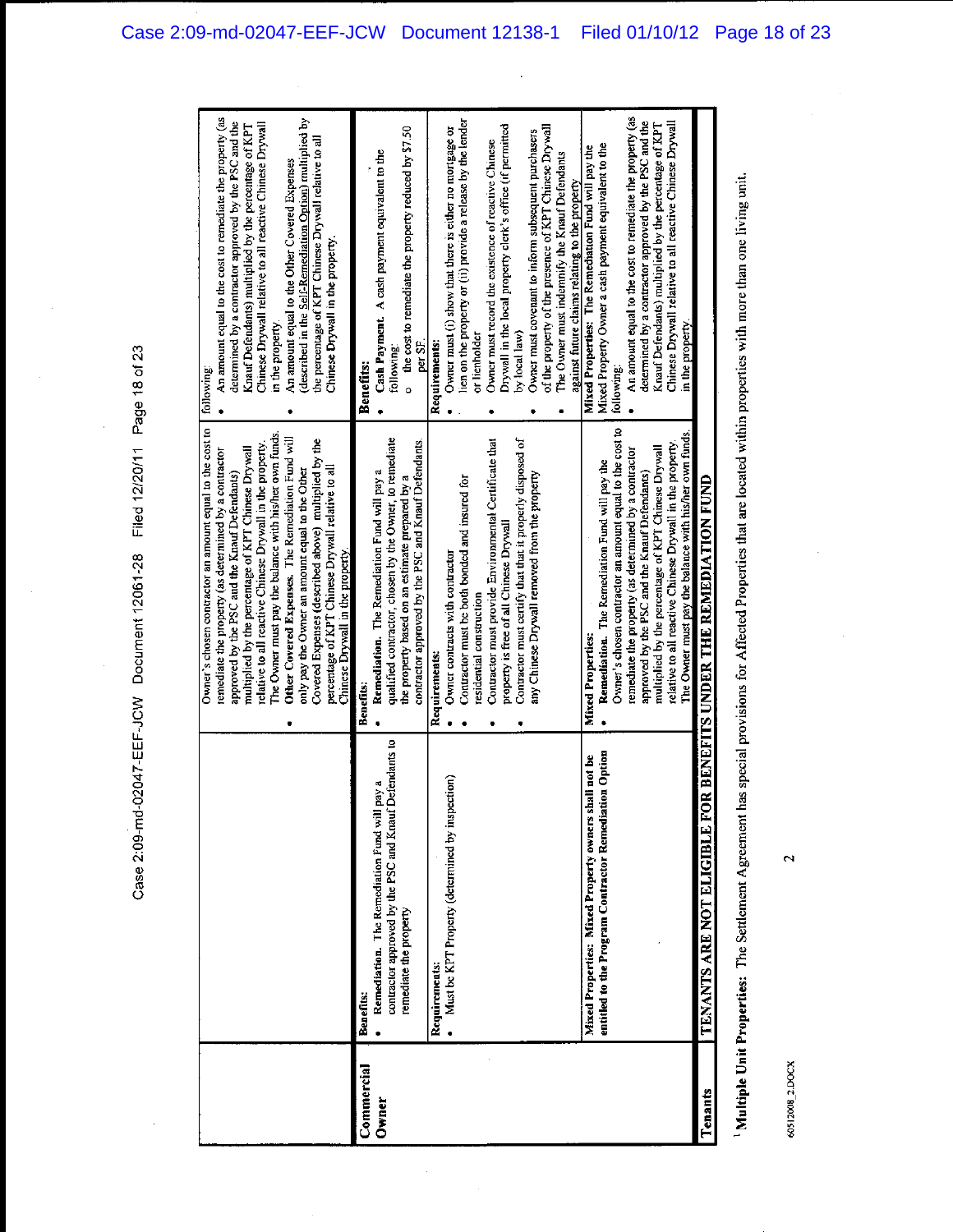| 1) The Remediation Fund options available for Multiple Unit Properties will depend upon:                                                                                                                                                                                                                                                                                                                                                                                                                                                                                                                                                                                                                                |  |
|-------------------------------------------------------------------------------------------------------------------------------------------------------------------------------------------------------------------------------------------------------------------------------------------------------------------------------------------------------------------------------------------------------------------------------------------------------------------------------------------------------------------------------------------------------------------------------------------------------------------------------------------------------------------------------------------------------------------------|--|
| a) whether it is feasible to treat each individual unit in the Multiple Unit Property as a single property (meaning that the individual unit can be remediated without the need to<br>remediate any other part of the Multiple Unit Property), and                                                                                                                                                                                                                                                                                                                                                                                                                                                                      |  |
| b) whether all units with KPT Chinese Drywall in a Multiple Unit Property are KPT Properties or whether some are Mixed Properties.                                                                                                                                                                                                                                                                                                                                                                                                                                                                                                                                                                                      |  |
| condominium association) or similar entity may select for each unit from among any of the three options: Program Contractor Remediation, Self-Remediation or Cash-Out.<br>and there are no individual units that are Mixed Properties, the Multiple Unit Property Governing Body (e.g., the<br>Where it is feasible to treat each unit as a single property<br>ন                                                                                                                                                                                                                                                                                                                                                        |  |
| Remediation Option in the Multiple Unit Property has been completed because of the infeasibility of having multiple contractors remediate a single Multiple Unit Property.<br>If the Multiple Unit Property Governing Body selects the Program Contractor Remediation Option for some individual units and the Self-Remediation Option for other<br>no work under the Self-Remediation Option shall commence until all work under the Program Contractor<br>individual units and/or remediation of common areas,<br>$\overline{a}$                                                                                                                                                                                      |  |
| and there are one or more individual unit(s) that are Mixed Properties, the Multiple Unit Property Governing Body or<br>similar entity may select for each unit from between the Self-Remediation Option and the Cash-Out Option.<br>Where it is feasible to treat each unit as a single property<br>5)                                                                                                                                                                                                                                                                                                                                                                                                                 |  |
| Where it is not feasible to treat each unit as a single property and there are no individual units that are Mixed Properties, the Multiple Unit Property Governing Body or similar<br>above, but must make a single selection for the entire Multiple Unit Property<br>entity may select from among the three options described<br>$\widehat{\mathbf{f}}$                                                                                                                                                                                                                                                                                                                                                               |  |
| the amounts owed by the percentage of KPT Chinese Drywall relative to all reactive Chinese Drywall in the Multiple Unit Property according to a formula described in Section<br>Where it is not feasible to treat each unit as a single property and there are one or more individual unit(s) that are Mixed Properties, the Multiple Unit Property Governing Body<br>or similar entity may select from between the Self-Remediation Option and the Cash-Out Option. The benefits conferred under such options shall be calculated by multiplying<br>4.3.6.1.4 of the Settlement Agreement.<br>คิ                                                                                                                       |  |
| 6) The Class Settlement Agreement includes special provisions for calculating the percentage of KPT Chinese Drywall relative to all reactive Chinese Drywall in a Multiple Unit<br>Property (see Section 4.3.6.1.4).                                                                                                                                                                                                                                                                                                                                                                                                                                                                                                    |  |
| (for properties $\leq$ 3,500 square feet) or \$10.00 per square feet (for properties > 3,500 square feet). If the property was foreclosed upon after the settlement agreement, benefits to the<br>Option, Self Remediation Option and Cash-Out Option; and the Remediation Fund will pay the mortgagor (i.e., owner prior to the foreclosure) a payment of \$8.50 per square foot<br><sup>2</sup> Foreclosed Properties: If the property was foreclosed upon prior to the settlement, the mortgagee (e.g., bank) may select from among the Program Contractor Remediation<br>mortgagor (the owner at the time of the settlement) are contingent on the mortgagor providing a release from the mortgage (e.g., the bank) |  |
|                                                                                                                                                                                                                                                                                                                                                                                                                                                                                                                                                                                                                                                                                                                         |  |
| 60512008_2.DOCX                                                                                                                                                                                                                                                                                                                                                                                                                                                                                                                                                                                                                                                                                                         |  |

Case 2:09-md-02047-EEF-JCW Document 12138-1 Filed 01/10/12 Page 19 of 23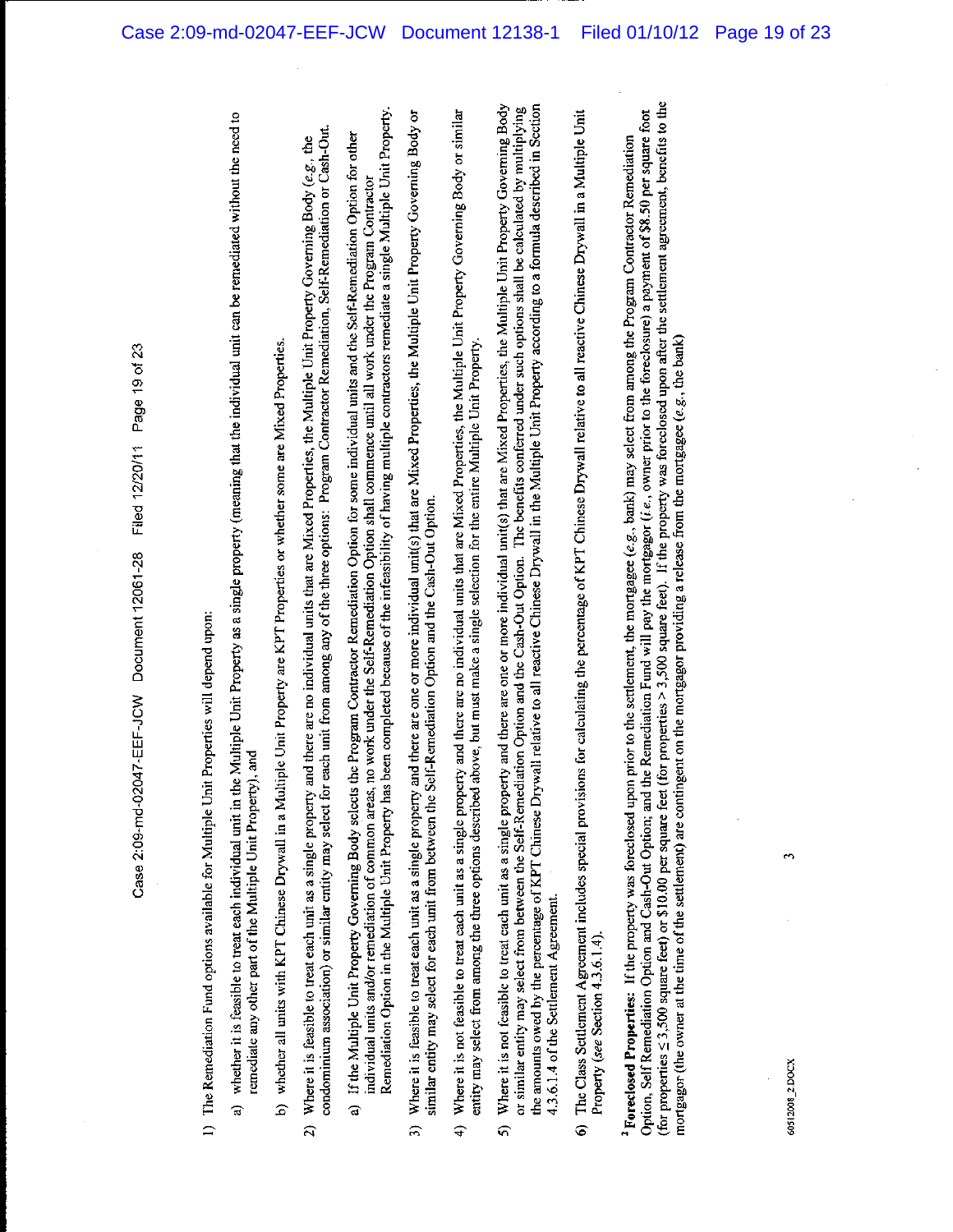|                         |                                                                                                                                                                                                                                                                                                                                                                        |                                                                                       | <b>OtherLoss Fund Benefits</b><br>Ŗ                                                                                                                                                             |                                                                                                                                                                                                                                                                     |                                                                                                                                                                       | R<br>E                                                                                                                                                                                                                                                                                                                                                                                                                                                                              |
|-------------------------|------------------------------------------------------------------------------------------------------------------------------------------------------------------------------------------------------------------------------------------------------------------------------------------------------------------------------------------------------------------------|---------------------------------------------------------------------------------------|-------------------------------------------------------------------------------------------------------------------------------------------------------------------------------------------------|---------------------------------------------------------------------------------------------------------------------------------------------------------------------------------------------------------------------------------------------------------------------|-----------------------------------------------------------------------------------------------------------------------------------------------------------------------|-------------------------------------------------------------------------------------------------------------------------------------------------------------------------------------------------------------------------------------------------------------------------------------------------------------------------------------------------------------------------------------------------------------------------------------------------------------------------------------|
| <b>Subdass</b>          | Alternative Living<br>Expenses                                                                                                                                                                                                                                                                                                                                         | d Rentals<br>Lost Use, Sales an                                                       | Foreclosure                                                                                                                                                                                     | Short Sale                                                                                                                                                                                                                                                          | Property Damage                                                                                                                                                       | Bodily Injury                                                                                                                                                                                                                                                                                                                                                                                                                                                                       |
| Residential<br>$0$ wner | remediation as a result of the<br>Master for alternative living<br>Benefits: An amount to be<br>Owner's need to vacate the<br>Chinese Drywall, provided<br>that the Owner vacated the<br>determined by the Special<br>damage caused by KPT<br>expenses arising from<br>settlement agreement<br>execution date of the<br>property prior to the<br>property prior to the | Residential Owners are not<br>entitled to recover for Lost<br>Use, Sales, and Rentals | Benefits: An amount to be<br>determined by the Special<br>Master for lost equity                                                                                                                | balance of their mortgage to<br>lender, sold the property for<br>Benefits: For owners who,<br>upon agreement with their<br>determined by the Special<br>avoid foreclosure ("Short<br>less than the outstanding<br>Sale"), an amount to be<br>Master for lost equity | Residential Owners are not<br>the benefits received under<br>such claims are covered by<br>Property Damage because<br>the Remediation Fund<br>entitled to recover for | does not guarantee payment<br>contemporaneous diagnosis<br>resolving disputed personal<br>that the alleged injury was<br>Drywall. The Settlement<br>provides a procedure for<br>caused by KPT Chinese<br>injury claims where the<br>Benefits: Settlement<br>of any such claims.<br>Owner received a                                                                                                                                                                                 |
|                         | expert report supporting<br>documentation of claim<br>Submission of Proof of<br>challenge admissibility<br>claim Any party can<br>If requested by the<br>Special Master, an<br>of such report.<br>Claim Form<br>Requirements:<br>Substantial                                                                                                                           | Requirements: Not<br>Applicable                                                       | Expert report supporting<br>documentation of claim<br>Submission of Proof of<br>challenge admissibility<br>claim. Any party can<br>of such report<br>Claim Form<br>Requirements:<br>Substantial | Expert report supporting<br>documentation of claim<br>Submission of Proof of<br>challenge admissibility<br>claim. Any party can<br>of such report.<br>Claim Form<br>Requirements:<br>Substantial                                                                    | Requirements: Not<br>Applicable                                                                                                                                       | determine the validity of<br>Expert report supporting<br>the amount of the claim<br>documentation of claim<br>settlement and received<br>personal injury prior to<br>challenge admissibility<br>survives challenge, the<br>claim. Any party can<br>diagnosis that alleged<br>injury was caused by<br>If the expert opinion<br>treatment for alleged<br>Special Master will<br>contemporaneous<br>Must have sought<br>of such report.<br>KPT drywall<br>Substantial<br>Requirements: |
|                         | Property Owners will receive<br>Mixed Properties: Mixed                                                                                                                                                                                                                                                                                                                | ž<br><b>Mixed Properties:</b><br>Applicable                                           | Property Owners will receive<br>Mixed Properties: Mixed                                                                                                                                         | Property Owners will receive<br>Mixed Properties: Mixed                                                                                                                                                                                                             | <b>Mixed Properties: Not</b><br>Applicable                                                                                                                            | Property Owners will receive<br>Mixed Properties: Mixed                                                                                                                                                                                                                                                                                                                                                                                                                             |

٩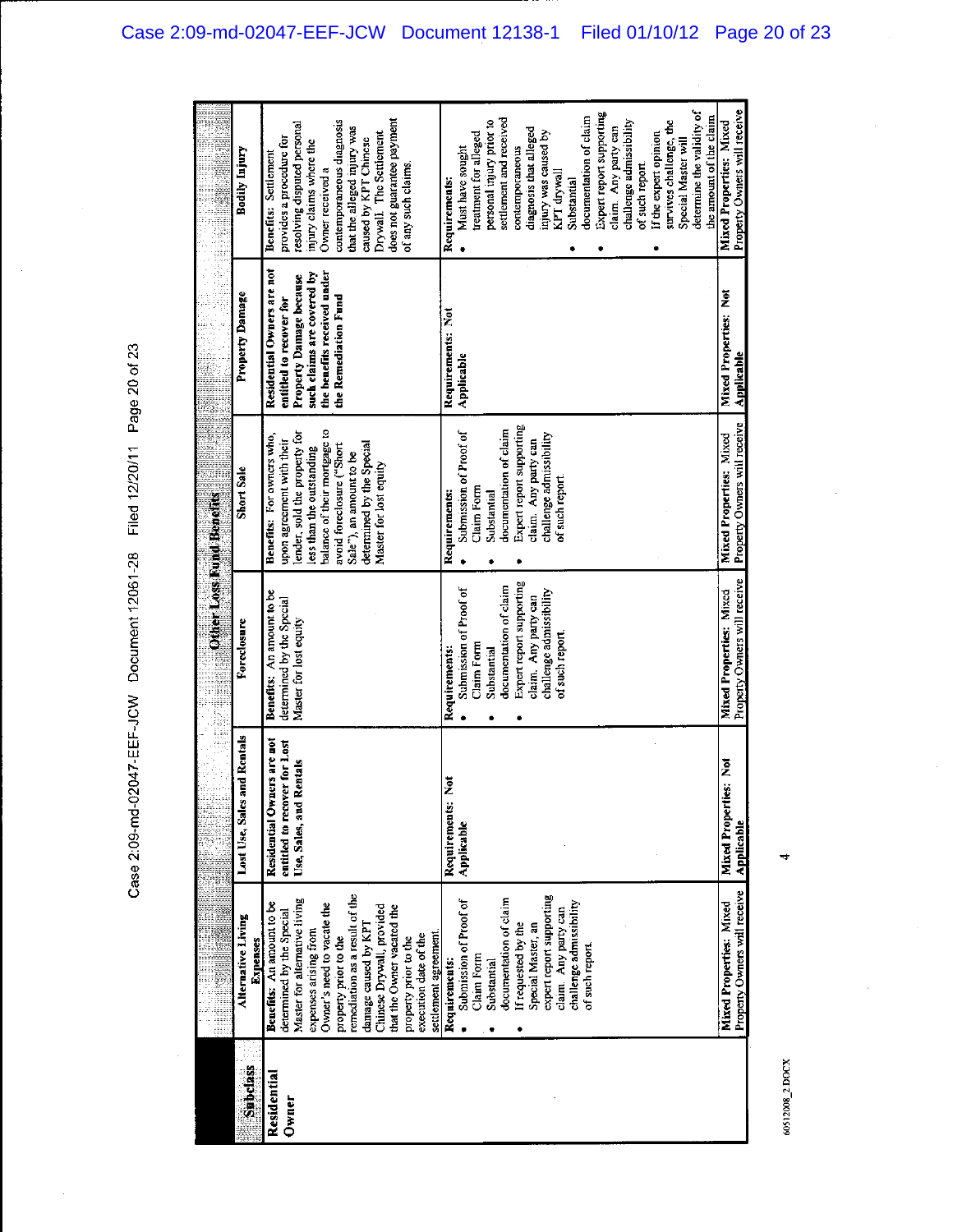Case 2:09-md-02047-EEF-JCW Document 12061-28 Filed 12/20/11 Page 21 of 23

|                     | ę, d                                                                                   | ii.                                                                                                                                                                                                                                                                                                                                                                                                                                                                                                          |                                                                                                                                                    |                                                                                                                                                                                                                                                                     |                                                                                |                                                                                  |
|---------------------|----------------------------------------------------------------------------------------|--------------------------------------------------------------------------------------------------------------------------------------------------------------------------------------------------------------------------------------------------------------------------------------------------------------------------------------------------------------------------------------------------------------------------------------------------------------------------------------------------------------|----------------------------------------------------------------------------------------------------------------------------------------------------|---------------------------------------------------------------------------------------------------------------------------------------------------------------------------------------------------------------------------------------------------------------------|--------------------------------------------------------------------------------|----------------------------------------------------------------------------------|
| <b>Subdiass</b>     | Alternative Living<br>Expenses                                                         | d Rentals<br>Lost Use, Sales an                                                                                                                                                                                                                                                                                                                                                                                                                                                                              | Foreclosure                                                                                                                                        | Short Sale                                                                                                                                                                                                                                                          | Property Damage                                                                | Bodily Injury                                                                    |
|                     | Special Master multiplied by<br>an amount determined by<br>the percentage of KPI       |                                                                                                                                                                                                                                                                                                                                                                                                                                                                                                              | Special Master multiplied by<br>an amount determined by<br>the percentage of KPT                                                                   | Special Master multiplied by<br>an amount determined by<br>the percentage of KPT                                                                                                                                                                                    |                                                                                | Special Master multiplied by<br>an amount determined by<br>the percentage of KPT |
|                     | drywall in the property<br>Chinese drywall in the<br>relative to all reactive          |                                                                                                                                                                                                                                                                                                                                                                                                                                                                                                              | drywall in the property<br>Chinese drywall in the<br>relative to all reactive                                                                      | drywall in the property<br>Chinese drywall in the<br>relative to all reactive                                                                                                                                                                                       |                                                                                | drywall in the property<br>Chinese drywall in the<br>relative to all reactive    |
|                     | property                                                                               |                                                                                                                                                                                                                                                                                                                                                                                                                                                                                                              | property                                                                                                                                           | property                                                                                                                                                                                                                                                            |                                                                                | property                                                                         |
| Commercial<br>Owner | not entitled to recover for<br>Commercial Owners are<br>Alternative Living<br>Expenses | could not be mitigated or<br>has not been reimbursed<br>from the<br>that such loss could not<br>interest expenses) from<br>be mitigated or has not<br>the inability to sell the<br>period not to exceed 3<br>or rent<br>the property during its<br>property to the extent<br>extent that such loss<br>Economic loss for a<br>been reimbursed by<br>remediation, to the<br>carrying costs (i.e.,<br>Reimbursement of<br>months arising<br>inability to use<br>by insurance.<br>insurance.<br><b>Benefits:</b> | Benefits: An amount to be<br>determined by the Special<br>Master for lost equity                                                                   | balance of their mortgage to<br>lender, sold the property for<br>Benefits: For owners who,<br>upon agreement with their<br>determined by the Special<br>avoid foreclosure ("Short<br>less than the outstanding<br>Sale"), an amount to be<br>Master for lost equity | not entitled to recover for<br>Commercial Owners are<br><b>Property Damage</b> | not entitled to recover for<br>Commercial Owners are<br>bodily injury            |
|                     | Requirements: Not<br>Applicable                                                        | Expert report supporting<br>of claim<br>Proof of<br>claim Any party can<br>Submission of<br>documentation<br>Claim Form<br>Requirements:<br>Substantial                                                                                                                                                                                                                                                                                                                                                      | Expert report supporting<br>documentation of claim<br>Submission of Proof of<br>claim. Any party can<br>Claim Form<br>Requirements:<br>Substantial | Expert report supporting<br>documentation of claim<br>Submission of Proof of<br>claim. Any party can<br>Claim Form<br>Requirements:<br>Substantial                                                                                                                  | Requirements: Not<br>Applicable                                                | Requirements: Not<br>Applicable                                                  |

 $\ddot{\mathbf{v}}$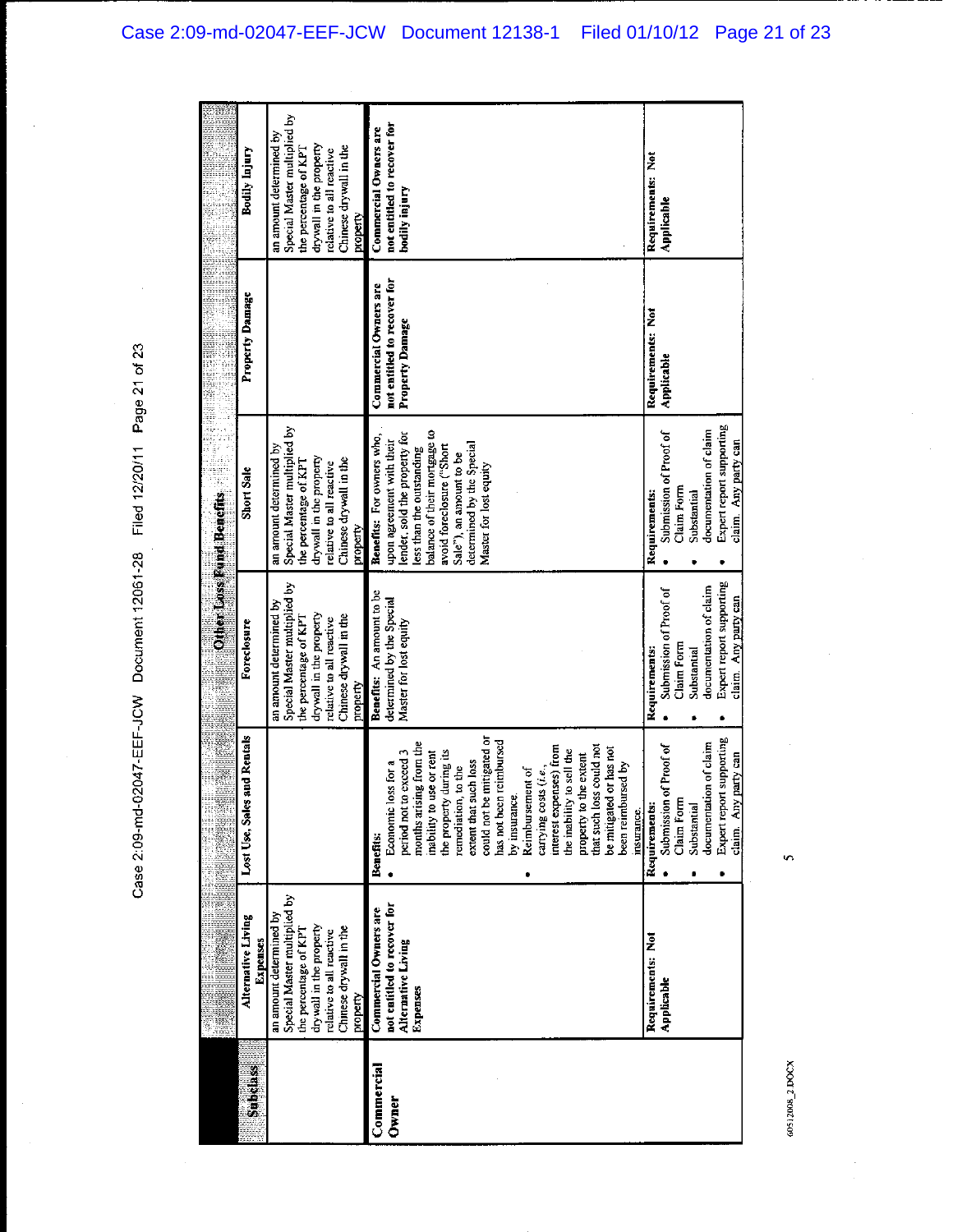Case 2:09-md-02047-EEF-JCW Document 12061-28 Filed 12/20/11 Page 22 of 23

|                 |                                                                                                                                         |                                                                                                                                                                                                                                                     | Ę<br>E<br>E<br>E<br>E<br>E                                                                                                                                                                                                               | Other Loss Rund Benefits                                                                                                                                                                                                                        |                                                                                                                                                                                      |                                                                                                                                                                                                                                                                                                     |
|-----------------|-----------------------------------------------------------------------------------------------------------------------------------------|-----------------------------------------------------------------------------------------------------------------------------------------------------------------------------------------------------------------------------------------------------|------------------------------------------------------------------------------------------------------------------------------------------------------------------------------------------------------------------------------------------|-------------------------------------------------------------------------------------------------------------------------------------------------------------------------------------------------------------------------------------------------|--------------------------------------------------------------------------------------------------------------------------------------------------------------------------------------|-----------------------------------------------------------------------------------------------------------------------------------------------------------------------------------------------------------------------------------------------------------------------------------------------------|
| <b>Subdiass</b> | Alternative Living<br>Expenses                                                                                                          | Lost Use, Sales and Rentals                                                                                                                                                                                                                         | Foreclosure                                                                                                                                                                                                                              | <b>Short Sale</b>                                                                                                                                                                                                                               | Property Damage                                                                                                                                                                      | Bodily Injury                                                                                                                                                                                                                                                                                       |
|                 |                                                                                                                                         | challenge admissibility<br>of such report.                                                                                                                                                                                                          | challenge admissibility<br>of such report.                                                                                                                                                                                               | challenge admissibility<br>of such report.                                                                                                                                                                                                      |                                                                                                                                                                                      |                                                                                                                                                                                                                                                                                                     |
|                 | Mixed Properties: Not<br>Applicable                                                                                                     | Property Owners will receive<br>Special Master multiplied by<br>Mixed<br>an amount determined by<br>the percentage of KPT<br>drywall in the property<br>ă<br>relative to all reactive<br><b>Mixed Properties:</b><br>Chinese drywall in<br>property | Property Owners will receive<br>Special Master multiplied by<br>Mixed Properties: Mixed<br>an amount determined by<br>drywall in the property<br>Chinese drywall in the<br>the percentage of KPT<br>relative to all reactive<br>property | Property Owners will receive<br>Special Master multiplied by<br>Mixed Properties: Mixed<br>an amount determined by<br>drywall in the property<br>Chinese drywall in the<br>the percentage of KPT<br>relative to all reactive<br><b>Property</b> | Mixed Properties: Not<br>Applicable                                                                                                                                                  | Mixed Properties: Not<br>Applicable                                                                                                                                                                                                                                                                 |
| Tenant          | Master for moving expenses<br>(if the Tenant was displaced<br>Benefits: An amount to be<br>determined by the Special<br>by remediation) | Tenants are not entitled to<br>recover for loss of use,<br>sales, or rentals.                                                                                                                                                                       | Tenants are not entitled to<br>recover for Foreclosure.                                                                                                                                                                                  | Tenants are not entitled to<br>recover for Short Sales.                                                                                                                                                                                         | Master for personal property<br>damage, such as jewelry and<br>Benefit: An amount to be<br>Tenant-owned appliances,<br>determined by the Special<br>caused by KPT Chinese<br>Drywall | does not guarantee payment<br>contemporaneous diagnosis<br>resolving disputed personal<br>that the alleged injury was<br>Drywall. The Settlement<br>provides a procedure for<br>caused by KPT Chinese<br>injury claims where the<br>Benefits: Settlement<br>of any such claims.<br>Owner received a |
|                 | Requirements: Submission<br>of a Proof of Claim form                                                                                    |                                                                                                                                                                                                                                                     |                                                                                                                                                                                                                                          |                                                                                                                                                                                                                                                 | Requirements: Submission<br>of a Proof of Claim Form                                                                                                                                 | documentation of claim<br>settlement and received<br>personal injury prior to<br>diagnosis that alleged<br>injury was caused by<br>treatment for alleged<br>contemporaneous<br>Must have sought<br>KPT drywall<br>Requirements:<br>Substantial                                                      |

60512008\_2.DOCX

 $\ddot{\circ}$